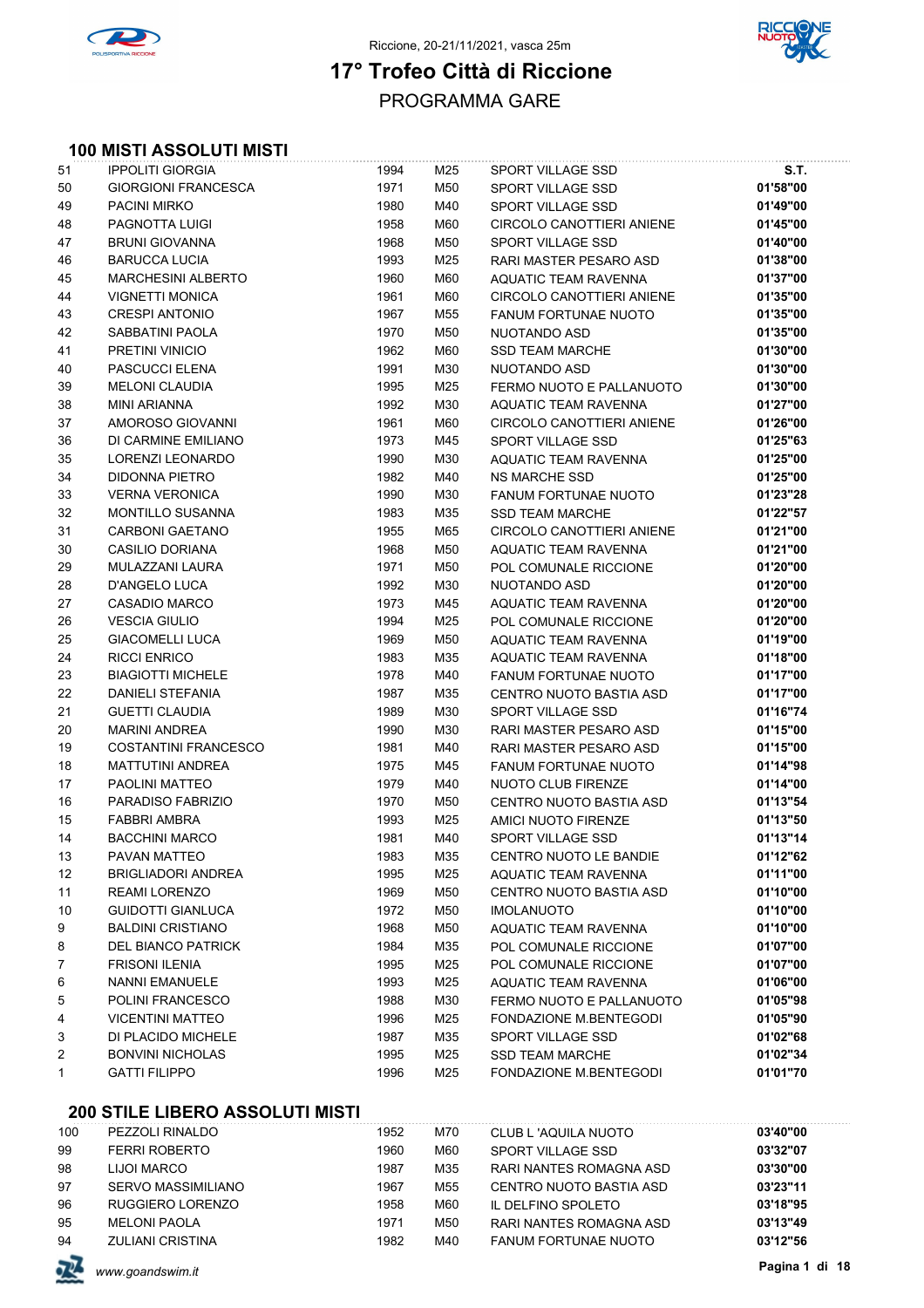



| 93 | PRELAZZI CHERUBINO             | 1955 | M65 | FIRENZE NUOTA MASTER        | 03'10"00             |
|----|--------------------------------|------|-----|-----------------------------|----------------------|
| 92 | CARLONI EDOARDO                | 1981 | M40 | CHIARAVALLE NUOTO ASD       | 03'09"95             |
| 91 | <b>VEDOVI PAOLO</b>            | 1956 | M65 | SPORT VILLAGE SSD           | 03'08"60             |
| 90 | <b>CASCIO TIZIANA</b>          | 1969 | M50 | RARI MASTER PESARO ASD      | 03'08"00             |
| 89 | PATRIGNANI MARINA              | 1958 | M60 | RARI MASTER PESARO ASD      | 03'06"00             |
| 88 | DE ANGELIS SIMONA              | 1981 | M40 | SPORT VILLAGE SSD           | 03'05"58             |
| 87 | PAGNOTTA LUIGI                 | 1958 | M60 | CIRCOLO CANOTTIERI ANIENE   | 03'00"00             |
| 86 | <b>MELANDRI MILENA</b>         | 1970 | M50 | <b>IMOLANUOTO</b>           | 03'00"00             |
| 85 | <b>VIGNETTI MONICA</b>         | 1961 | M60 | CIRCOLO CANOTTIERI ANIENE   | 03'00"00             |
| 84 | RINALDI DANIELA                | 1960 | M60 | POL COMUNALE RICCIONE       | 03'00"00             |
| 83 | NAPOLEONE LORIS                | 1986 | M35 | FERMO NUOTO E PALLANUOTO    | 02'58"81             |
| 82 | PIERI CECILIA                  | 1991 | M30 | POL GARDEN RIMINI           | 02'54"42             |
| 81 | <b>FERRI EROS</b>              | 1962 | M60 | SPORT VILLAGE SSD           | 02'50"00             |
| 80 | <b>GIORGI AUGUSTO</b>          | 1978 | M40 | POL. NUOTO MONTEFELTRO      | 02'50"00             |
| 79 | <b>COVILI FAGGIOLI FILIPPO</b> | 1972 | M50 | <b>SAN MARINO MASTER</b>    | 02'50"00             |
| 78 | <b>SCASSINI ILARIA</b>         | 1976 | M45 | CENTRO NUOTO BASTIA ASD     | 02'49"98             |
| 77 | DELLE VEDOVE ROSSELLA          | 1971 | M50 | SWIM TEAM ABRUZZO ASD       | 02'49"14             |
| 76 | <b>FAVA MATTEO</b>             | 1966 | M55 | AQUATIC TEAM RAVENNA        | 02'49"00             |
| 75 | CAVICCHI LUCA                  | 1984 | M35 | CHIARAVALLE NUOTO ASD       | 02'46"12             |
| 74 | PESARESI MARIA CRISTINA        | 1966 | M55 | <b>SAN MARINO MASTER</b>    | 02'45"68             |
| 73 | <b>CAPPELLI FABIO</b>          | 1965 | M55 | ENDAS NUOTO RAVENNA ASD     | 02'45"00             |
| 72 | <b>TACCONI ANDREA</b>          | 1968 | M50 | CENTRO NUOTO BASTIA ASD     | 02'45"00             |
| 71 | <b>DEGLI AGOSTINI BARBARA</b>  | 1970 | M50 | AMICI NUOTO FIRENZE         | 02'45"00             |
| 70 | <b>LANNI GIACOMO</b>           | 1983 | M35 | RARI MASTER PESARO ASD      | 02'45"00             |
| 69 | POLLINI ANDREA                 | 1989 | M30 | <b>SAN MARINO MASTER</b>    | 02'45"00             |
| 68 | GIAMPE' GIORDANO MARIA         | 1986 | M35 | CENTRO NUOTO BASTIA ASD     | 02'45"00             |
| 67 | ANGELI GIAN LUIGI              | 1973 | M45 | CENTRO NUOTO BASTIA ASD     | 02'44"58             |
| 66 | NEGUSANTI NICOLA               | 1985 | M35 | SPORT VILLAGE SSD           | 02'43"07             |
| 65 | <b>GAMBUTI ELISA</b>           | 1985 | M35 | POL COMUNALE RICCIONE       | 02'43"00             |
| 64 | PASTORE SERENA                 | 1979 | M40 | OLIMPICA SALENTINA ASD      | 02'42"57             |
| 63 | <b>REGINI MICHELE</b>          | 1974 | M45 | POLISPORT SRL - C.CASTELL   | 02'42"00             |
| 62 | <b>MANONI LORENZO</b>          | 1976 | M45 | CHIARAVALLE NUOTO ASD       | 02'40"87             |
| 61 | <b>RUGGITI CAMILLA</b>         | 1973 | M45 | CENTRO NUOTO BASTIA ASD     | 02'40"05             |
| 60 | CARLESSO ELEONORA              | 1997 | M25 | FONDAZIONE M.BENTEGODI      | 02'40"01             |
| 59 | <b>NOLI FEDERIGO</b>           | 1989 | M30 | CENTRO NUOTO BASTIA ASD     | 02'40"00             |
| 58 | <b>JALBA RADU</b>              | 1983 | M35 | <b>SAN MARINO MASTER</b>    | 02'40"00             |
| 57 | <b>CELLINI STEFANO</b>         | 1977 | M45 | POL. NUOTO MONTEFELTRO      | 02'40"00             |
| 56 | <b>VANNONI ERMANNO</b>         | 1967 | M55 | <b>SAN MARINO MASTER</b>    | 02'40"00             |
| 55 | SCOLA GINO                     | 1970 | M50 | SPORT VILLAGE SSD           | 02'38"94             |
| 54 | <b>MARTINI VALENTINA</b>       | 1980 | M40 | CENTRO NUOTO BASTIA ASD     | 02'36"69             |
| 53 | <b>LUZI MATTEO</b>             | 1975 | M45 | <b>FANUM FORTUNAE NUOTO</b> | 02'36"50             |
| 52 | <b>CASADIO MARCO</b>           | 1973 | M45 | AQUATIC TEAM RAVENNA        | 02'36"00             |
| 51 | PASSERI MANUEL                 | 1994 | M25 | <b>SPORT VILLAGE SSD</b>    | 02'35"58             |
| 50 | SARTINI DAVIDE                 | 1977 | M45 | <b>SSD TEAM MARCHE</b>      | 02'35"54             |
| 49 | <b>FIORIN GIULIA</b>           | 1995 | M25 | FONDAZIONE M.BENTEGODI      | 02'35"00             |
| 48 | RASMUSSEN METTE KJEMPFF        | 1978 | M40 | SO.GE.SE SOC. COOP          | 02'35"00             |
| 47 | RINALDINI SUSANNA              | 1986 | M35 | <b>SAN MARINO MASTER</b>    | 02'35"00             |
| 46 | <b>PASI FILIPPO</b>            | 1978 | M40 | AQUATIC TEAM RAVENNA        | 02'35"00             |
| 45 | <b>GUASTELLA FILIPPO</b>       | 1983 | M35 | CENTRO NUOTO BASTIA ASD     | 02'35"00             |
| 44 | VACULENCIC OLESEA              | 1974 | M45 | SWIM TEAM ABRUZZO ASD       | 02'34"21             |
| 43 | RIDOLFI MASSIMILIANO           | 1970 | M50 | CENTRO NUOTO BASTIA ASD     | 02'34"10             |
| 42 | <b>GIGLIARELLI GIOVANNI</b>    | 1973 | M45 | CENTRO NUOTO BASTIA ASD     | 02'30"00             |
| 41 | PASCUCCI ELENA                 | 1991 | M30 | NUOTANDO ASD                | 02'30"00             |
| 40 | DI LIBERTO RICCARDO            | 1972 | M50 | CENTRO NUOTO BASTIA ASD     | 02'30"00             |
| 39 | ZAZZERONI ANNALISA             | 1989 | M30 | SPORT VILLAGE SSD           | 02'29"62             |
| 38 | <b>CIUFFOLI ANDREA</b>         | 1980 | M40 | POL COMUNALE RICCIONE       | 02'28"77             |
| 37 | <b>IPPOLITI GIORGIA</b>        | 1994 | M25 | SPORT VILLAGE SSD           | 02'28"27             |
| 36 | <b>BARTOLOMEI CLELIA</b>       | 1989 | M30 | SAN MARINO MASTER           | 02'28"00             |
| 35 | <b>CARPINETI GIULIA</b>        | 1995 | M25 | POL. NUOTO MONTEFELTRO      | 02'28"00             |
| 34 | <b>FATABBI MATTEO</b>          | 1995 | M25 | CENTRO NUOTO BASTIA ASD     | 02'28"00             |
| 33 | <b>MALTINTI MANUELA</b>        | 1969 | M50 | DLF NUOTO LIVORNO           | 02'27"00<br>02'27"00 |
| 32 | <b>MAIOLI VIOLA</b>            | 1995 | M25 | POL COMUNALE RICCIONE       |                      |

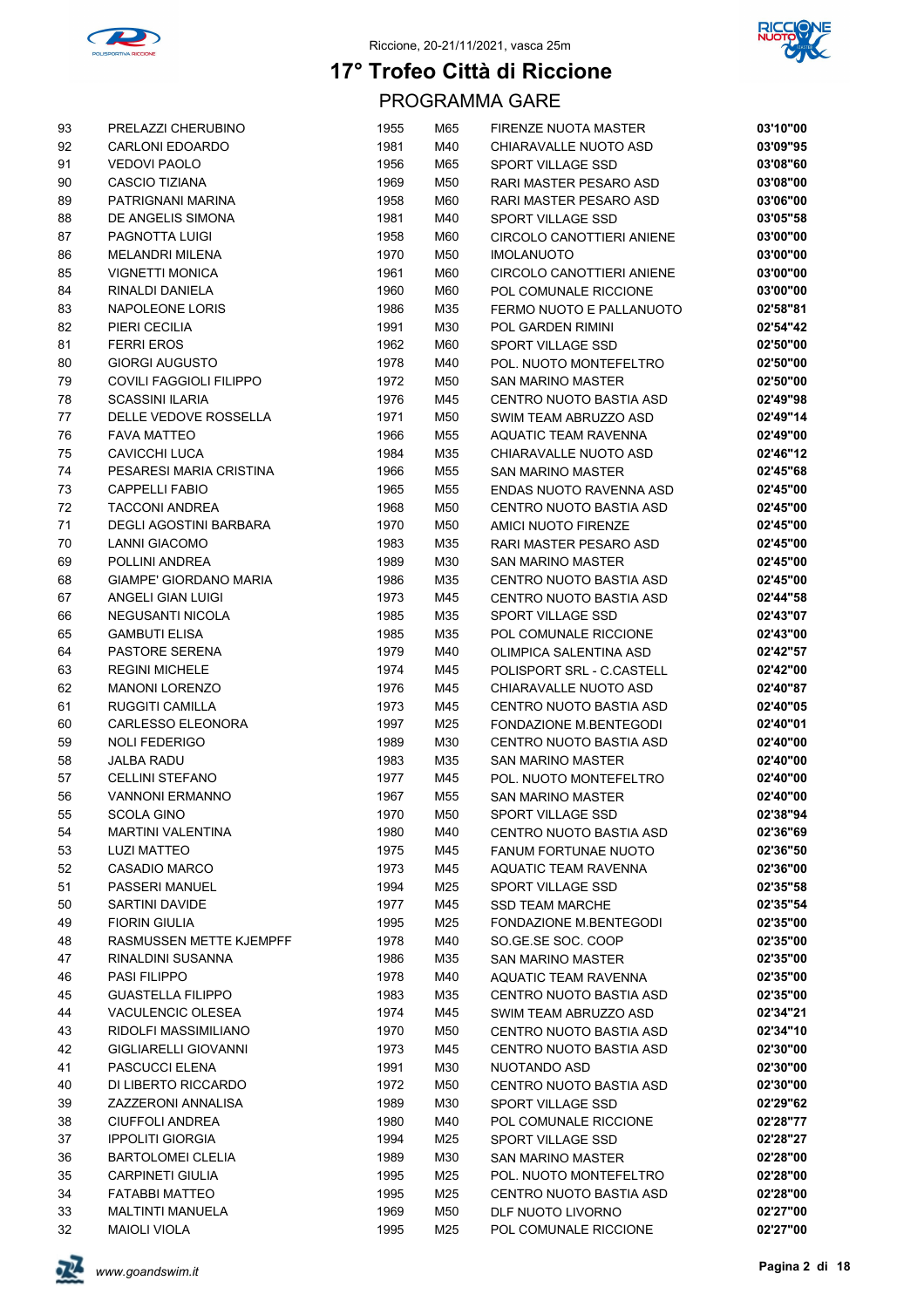



PROGRAMMA GARE

| 31             | AMOROSO IVAN                | 1974 | M45 | SWIM TEAM ABRUZZO ASD           | 02'26"95 |
|----------------|-----------------------------|------|-----|---------------------------------|----------|
| 30             | <b>TARGHINI DEBORAH</b>     | 1993 | M25 | RARI NANTES ROMAGNA ASD         | 02'25"88 |
| 29             | ALESSANDRINI GIORGIA        | 1995 | M25 | FONDAZIONE M.BENTEGODI          | 02'25"60 |
| 28             | PALUMBO CHIARA              | 1985 | M35 | FONDAZIONE M.BENTEGODI          | 02'25"18 |
| 27             | <b>LILLACCI FEDERICO</b>    | 1979 | M40 | CENTRO NUOTO BASTIA ASD         | 02'25"16 |
| 26             | <b>FUCINI GIULIA</b>        | 1987 | M35 | ROMA NUOTO MASTER SSD           | 02'25"00 |
| 25             | <b>BILO' VERONICA</b>       | 1990 | M30 | <b>SSD TEAM MARCHE</b>          | 02'25"00 |
| 24             | <b>GUERRA CRISTIANO</b>     | 1970 | M50 | <b>SAN MARINO MASTER</b>        | 02'25"00 |
| 23             | PERNUMIAN MARCO             | 1971 | M50 | ACQUA13 SSD                     | 02'25"00 |
| 22             | <b>BRENDA GIULIA</b>        | 1994 | M25 | SPORT VILLAGE SSD               | 02'22"00 |
| 21             | FRANZINI GABRIELLI SARA     | 1993 | M25 | <b>FLAMINIO SPORTING CLUB</b>   | 02'21"68 |
| 20             | DEL BARONE ANDREA           | 1974 | M45 | <b>NUOTO CLUB FIRENZE</b>       | 02'20"00 |
| 19             | ORAZI ANDREA                | 1977 | M45 | CENTRO NUOTO BASTIA ASD         | 02'19"13 |
| 18             | <b>GIANNINI MIRKO</b>       | 1971 | M50 | POL COMUNALE RICCIONE           | 02'18"04 |
| 17             | <b>CAFAGNA FEDELE</b>       | 1983 | M35 | CENTRO SPORTIVO LIG 2.0 SSD     | 02'17"39 |
| 16             | <b>GUERRA MATTIA</b>        | 1987 | M35 | <b>SAN MARINO MASTER</b>        | 02'15"00 |
| 15             | <b>LAMBERTINI CRISTIANO</b> | 1972 | M50 | SO.GE.SE SOC. COOP              | 02'15"00 |
| 14             | <b>BERARDI MICHELE</b>      | 1990 | M30 | <b>SAN MARINO MASTER</b>        | 02'15"00 |
| 13             | <b>BORSARI ANDREA</b>       | 1970 | M50 | SO.GE.SE SOC. COOP              | 02'12"00 |
| 12             | <b>GUERRANTI EMILIANO</b>   | 1973 | M45 | CENTRO NUOTO BASTIA ASD         | 02'11"00 |
| 11             | <b>BRUNORI ROBERTO</b>      | 1964 | M55 | <b>NUOTO MASTER BRESCIA ASD</b> | 02'11"00 |
| 10             | <b>COLONNA MATTIA</b>       | 1996 | M25 | POL COMUNALE RICCIONE           | 02'10"00 |
| 9              | DI IACOVO LUCA              | 1967 | M55 | RARI MASTER PESARO ASD          | 02'10"00 |
| 8              | <b>BELIGOTTI DAVIDE</b>     | 1981 | M40 | POL COMUNALE RICCIONE           | 02'10"00 |
| $\overline{7}$ | <b>CALIENDI FLAVIO</b>      | 1993 | M25 | POL. NUOTO MONTEFELTRO          | 02'08"00 |
| 6              | RAPAZZETTI MATTEO           | 1995 | M25 | FERMO NUOTO E PALLANUOTO        | 02'07"54 |
| 5              | <b>WESTBOWSKI ANDREA</b>    | 1985 | M35 | <b>AQUATIC TEAM RAVENNA</b>     | 02'07"00 |
| 4              | RUSCICA RICCARDO            | 1996 | M25 | POL. NUOTO MONTEFELTRO          | 02'05"00 |
| 3              | CASTELLANI ALESSANDRO       | 1986 | M35 | <b>AQUATIC TEAM RAVENNA</b>     | 02'05"00 |
| 2              | PAGLIAZZI LUCA              | 1993 | M25 | FIRENZE NUOTA MASTER            | 02'04"00 |
| 1              | PETRINI ANDREA              | 1992 | M30 | FERMO NUOTO E PALLANUOTO        | 02'02"53 |

### **100 DORSO ASSOLUTI MISTI**

| 50 | POGGIOLI ANGELO            | 1949 | M70 | THERMAE SPORT ASD              | 02'16"13 |
|----|----------------------------|------|-----|--------------------------------|----------|
| 49 | <b>MONTESI BEATRICE</b>    | 1965 | M55 | AMICI NUOTO FIRENZE            | 01'59"28 |
| 48 | SORCI MAURIZIO             | 1974 | M45 | CENTRO NUOTO BASTIA ASD        | 01'53"07 |
| 47 | RAPAZZETTI CLAUDIA         | 1979 | M40 | FERMO NUOTO E PALLANUOTO       | 01'51"39 |
| 46 | <b>OCCHIALINI GIOVANNI</b> | 1986 | M35 | <b>FANUM FORTUNAE NUOTO</b>    | 01'50"00 |
| 45 | <b>RAVAIOLI SILVER</b>     | 1960 | M60 | RARI NANTES ROMAGNA ASD        | 01'50"00 |
| 44 | <b>CALERI ERMETE</b>       | 1955 | M65 | <b>POL GARDEN RIMINI</b>       | 01'48"65 |
| 43 | DEL ROSSO BEATRICE         | 1990 | M30 | FERMO NUOTO E PALLANUOTO       | 01'46"00 |
| 42 | <b>FATTORI MARIA PIA</b>   | 1956 | M65 | RARI NANTES ROMAGNA ASD        | 01'45"40 |
| 41 | ANGELICI HORECKI VALENTINA | 1984 | M35 | <b>VIRTUS BUONCONVENTO SSD</b> | 01'44"84 |
| 40 | <b>MOLNAR VERONICA</b>     | 1971 | M50 | NUOTO CLUB 2000 FAENZA         | 01'41"18 |
| 39 | <b>VIGNOLI CLAUDIA</b>     | 1988 | M30 | <b>IMOLANUOTO</b>              | 01'40"00 |
| 38 | <b>IMPERATO ANDREA</b>     | 1965 | M55 | AMICI NUOTO FIRENZE            | 01'35"00 |
| 37 | DI BARTOLOMEO AZZURRA      | 1973 | M45 | SWIM TEAM ABRUZZO ASD          | 01'31"77 |
| 36 | PRIMAVERA GIUSEPPE         | 1994 | M25 | NUOTO CLUB 2000 FAENZA         | 01'30"00 |
| 35 | CAROLI STEFANO             | 1982 | M40 | <b>IMOLANUOTO</b>              | 01'30"00 |
| 34 | <b>GALLI ANGELICA</b>      | 1991 | M30 | RARI MASTER PESARO ASD         | 01'30"00 |
| 33 | CHILLEMI ANNAMARIA         | 1978 | M40 | NUOTO CLUB 2000 FAENZA         | 01'25"00 |
| 32 | RASMUSSEN METTE KJEMPFF    | 1978 | M40 | SO.GE.SE SOC. COOP             | 01'25"00 |
| 31 | <b>GABELLINI PAOLO</b>     | 1982 | M40 | RARI MASTER PESARO ASD         | 01'25"00 |
| 30 | <b>FERRARI MAURO</b>       | 1968 | M50 | CSI NUOTO OBER FERRARI         | 01'24"00 |
| 29 | <b>SCHIUMARINI STEFANO</b> | 1960 | M60 | NUOTO CLUB 2000 FAENZA         | 01'21"15 |
| 28 | ROMAGNOLI MAYA             | 1978 | M40 | RINASCITA TEAM ROMAGNA         | 01'21"05 |
| 27 | <b>FABBRI DANILA</b>       | 1990 | M30 | <b>POL GARDEN RIMINI</b>       | 01'20"55 |
| 26 | <b>CAPACCI MARCO</b>       | 1971 | M50 | RARI NANTES ROMAGNA ASD        | 01'18"58 |
| 25 | <b>LANDI STEFANO</b>       | 1967 | M55 | RARI NANTES ROMAGNA ASD        | 01'18"05 |
| 24 | CASINI ROPA IACOPO         | 1974 | M45 | <b>SSD TEAM MARCHE</b>         | 01'18"00 |
| 23 | <b>MAIOLI VIOLA</b>        | 1995 | M25 | POL COMUNALE RICCIONE          | 01'17"00 |
| 22 | ALESSANDRINI GIORGIA       | 1995 | M25 | <b>FONDAZIONE M.BENTEGODI</b>  | 01'16"80 |

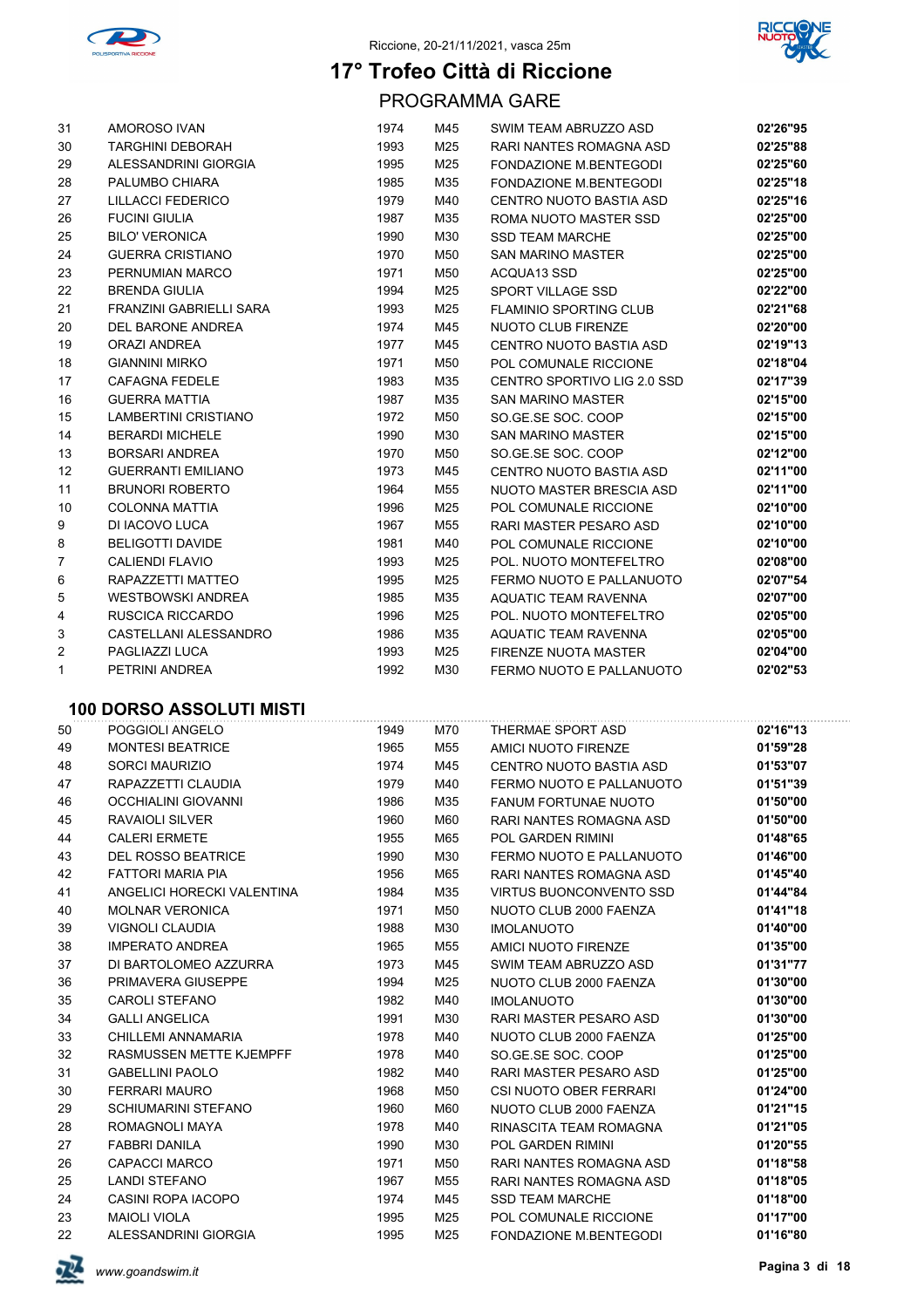



PROGRAMMA GARE

| 21 | <b>BALDINI MARTA</b>       | 1980 | M40 | RINASCITA TEAM ROMAGNA        | 01'15"00 |
|----|----------------------------|------|-----|-------------------------------|----------|
| 20 | <b>SERAFINI DANIELE</b>    | 1965 | M55 | POL. NUOTO MONTEFELTRO        | 01'15"00 |
| 19 | ANCILLOTTI MARCO           | 1991 | M30 | AQUATIC TEAM RAVENNA          | 01'14"00 |
| 18 | <b>GERI MATTEO</b>         | 1977 | M45 | <b>NUOTO CLUB FIRENZE</b>     | 01'13"00 |
| 17 | <b>MALANDRUCCO GIORGIA</b> | 1995 | M25 | FONDAZIONE M.BENTEGODI        | 01'12"00 |
| 16 | <b>ARGENTATI FEDERICO</b>  | 1981 | M40 | <b>POL GARDEN RIMINI</b>      | 01'10"39 |
| 15 | CACCIATORE ALESSANDRO      | 1981 | M40 | NUOTO CLUB FIRENZE            | 01'10"00 |
| 14 | <b>TOZZI DYLAN</b>         | 1992 | M30 | NUOTO CLUB 2000 FAENZA        | 01'10"00 |
| 13 | CIPRESSO GIANFRANCO        | 1965 | M55 | CIRCOLO CANOTTIERI ANIENE     | 01'10"00 |
| 12 | SCORCELLETTI RICCARDO      | 1985 | M35 | <b>SSD TEAM MARCHE</b>        | 01'08"74 |
| 11 | PANTALEI ANDREA            | 1968 | M50 | A.B. TEAM ASD                 | 01'08"39 |
| 10 | <b>SEGATO FRANCESCO</b>    | 1979 | M40 | NUOTO CLUB FIRENZE            | 01'08"00 |
| 9  | AMADEI ALESSANDRO          | 1983 | M35 | NUOTO CLUB 2000 FAENZA        | 01'08"00 |
| 8  | <b>GRISENTI MASSIMO</b>    | 1991 | M30 | <b>BUONCONSIGLIO NUOTO</b>    | 01'05"51 |
| 7  | RAMON ALESSANDRO           | 1991 | M30 | <b>MERANO NUOTO ASD</b>       | 01'04"08 |
| 6  | <b>GRAF STEFANO</b>        | 1994 | M25 | FERRARANUOTO ASD              | 01'02"60 |
| 5  | <b>RICCI MARCO</b>         | 1989 | M30 | <b>FANUM FORTUNAE NUOTO</b>   | 01'01"72 |
| 4  | CANTAGALLI DAVIDE          | 1989 | M30 | <b>IMOLANUOTO</b>             | 01'01"00 |
| 3  | <b>TERSAR MAURIZIO</b>     | 1976 | M45 | NUOTO MASTER BRESCIA ASD      | 01'00"00 |
| 2  | <b>GATTI FILIPPO</b>       | 1996 | M25 | <b>FONDAZIONE M.BENTEGODI</b> | 00'57"61 |
| 1  | <b>GRAZIUSO ALESSANDRO</b> | 1996 | M25 | <b>AMICI NUOTO FIRENZE</b>    | 00'57"50 |

### **50 FARFALLA ASSOLUTI MISTI**

| 101 | ZAZZERONI ANNALISA              | 1989 | M30 | SPORT VILLAGE SSD              | <b>S.T.</b> |
|-----|---------------------------------|------|-----|--------------------------------|-------------|
| 100 | <b>BRUNI GIOVANNA</b>           | 1968 | M50 | SPORT VILLAGE SSD              | 00'53"00    |
| 99  | <b>FANTINI GIUSEPPE</b>         | 1939 | M80 | <b>POL GARDEN RIMINI</b>       | 00'52"22    |
| 98  | <b>LENA ELIANA</b>              | 1966 | M55 | <b>AQUATIC TEAM RAVENNA</b>    | 00'50"00    |
| 97  | <b>MELONI PAOLA</b>             | 1971 | M50 | RARI NANTES ROMAGNA ASD        | 00'46"29    |
| 96  | <b>VANNI ALDO</b>               | 1950 | M70 | RARI MASTER PESARO ASD         | 00'45"00    |
| 95  | RICCARDI FIORELLA               | 1989 | M30 | AMICI NUOTO FIRENZE            | 00'44"00    |
| 94  | <b>SCASSINI ILARIA</b>          | 1976 | M45 | <b>CENTRO NUOTO BASTIA ASD</b> | 00'42"49    |
| 93  | MAGLIOLA CLAUDIO MASSIMO ANGELO | 1962 | M60 | NUOTO CLUB 2000 FAENZA         | 00'42"00    |
| 92  | RINALDI DANIELA                 | 1960 | M60 | POL COMUNALE RICCIONE          | 00'42"00    |
| 91  | <b>PACINI MIRKO</b>             | 1980 | M40 | SPORT VILLAGE SSD              | 00'40"00    |
| 90  | <b>MONTAGNANI SIMONA</b>        | 1962 | M60 | <b>SEA SUB MODENA</b>          | 00'39"79    |
| 89  | DELLE VEDOVE ROSSELLA           | 1971 | M50 | SWIM TEAM ABRUZZO ASD          | 00'39"00    |
| 88  | <b>GIORGIONI FRANCESCA</b>      | 1971 | M50 | SPORT VILLAGE SSD              | 00'39"00    |
| 87  | <b>GIOVAGNINI IVAN</b>          | 1969 | M50 | POLISPORT SRL - C.CASTELL      | 00'38"96    |
| 86  | <b>VANNONI ERMANNO</b>          | 1967 | M55 | <b>SAN MARINO MASTER</b>       | 00'38"00    |
| 85  | <b>CAPPELLI FABIO</b>           | 1965 | M55 | ENDAS NUOTO RAVENNA ASD        | 00'38"00    |
| 84  | <b>GALVANI CHIARA</b>           | 1996 | M25 | POL. NUOTO MONTEFELTRO         | 00'38"00    |
| 83  | <b>FAVA MATTEO</b>              | 1966 | M55 | <b>AQUATIC TEAM RAVENNA</b>    | 00'38"00    |
| 82  | PASSERI MANUEL                  | 1994 | M25 | SPORT VILLAGE SSD              | 00'38"00    |
| 81  | <b>BARUCCA LUCIA</b>            | 1993 | M25 | RARI MASTER PESARO ASD         | 00'38"00    |
| 80  | <b>FRANCESCHINI MICHELE</b>     | 1969 | M50 | THERMAE SPORT ASD              | 00'37"59    |
| 79  | <b>SENTIMENTI DANIELA</b>       | 1967 | M55 | <b>IMOLANUOTO</b>              | 00'37"50    |
| 78  | QUARTINI ANDREA GIULIA          | 1988 | M30 | <b>CENTRO NUOTO BASTIA ASD</b> | 00'37"00    |
| 77  | <b>ZUCCHINI MARCO</b>           | 1963 | M55 | <b>IMOLANUOTO</b>              | 00'37"00    |
| 76  | <b>FABBRI DANILA</b>            | 1990 | M30 | <b>POL GARDEN RIMINI</b>       | 00'37"00    |
| 75  | <b>MENGONI GIULIANO GINO</b>    | 1990 | M30 | <b>SAN MARINO MASTER</b>       | 00'37"00    |
| 74  | <b>LANDI MICHELE</b>            | 1990 | M30 | CENTRO NUOTO BASTIA ASD        | 00'36"80    |
| 73  | <b>CARTA LEONARDO</b>           | 1982 | M40 | <b>VIRTUS BUONCONVENTO SSD</b> | 00'36"22    |
| 72  | <b>MANCINI ENRICO</b>           | 1968 | M50 | RARI MASTER PESARO ASD         | 00'36"00    |
| 71  | <b>EMILIANI SIMONE</b>          | 1973 | M45 | <b>IMOLANUOTO</b>              | 00'36"00    |
| 70  | <b>MORELLI MAURO</b>            | 1972 | M50 | <b>IMOLANUOTO</b>              | 00'36"00    |
| 69  | <b>GARGHELLA ANDREA</b>         | 1968 | M50 | AMAT.NUOTO LIB. SOC.COOP       | 00'36"00    |
| 68  | <b>VITTORI UMBERTO</b>          | 1973 | M45 | FERMO NUOTO E PALLANUOTO       | 00'35"59    |
| 67  | <b>FABBRI FEDERICO</b>          | 1982 | M40 | <b>IMOLANUOTO</b>              | 00'35"00    |
| 66  | LEIS DAVIDE                     | 1967 | M55 | THERMAE SPORT ASD              | 00'35"00    |
| 65  | <b>SCHIUMARINI STEFANO</b>      | 1960 | M60 | NUOTO CLUB 2000 FAENZA         | 00'35"00    |
| 64  | PERNUMIAN MARCO                 | 1971 | M50 | ACQUA13 SSD                    | 00'35"00    |
| 63  | PARI FABIO MAURO                | 1967 | M55 | <b>SAN MARINO MASTER</b>       | 00'35"00    |

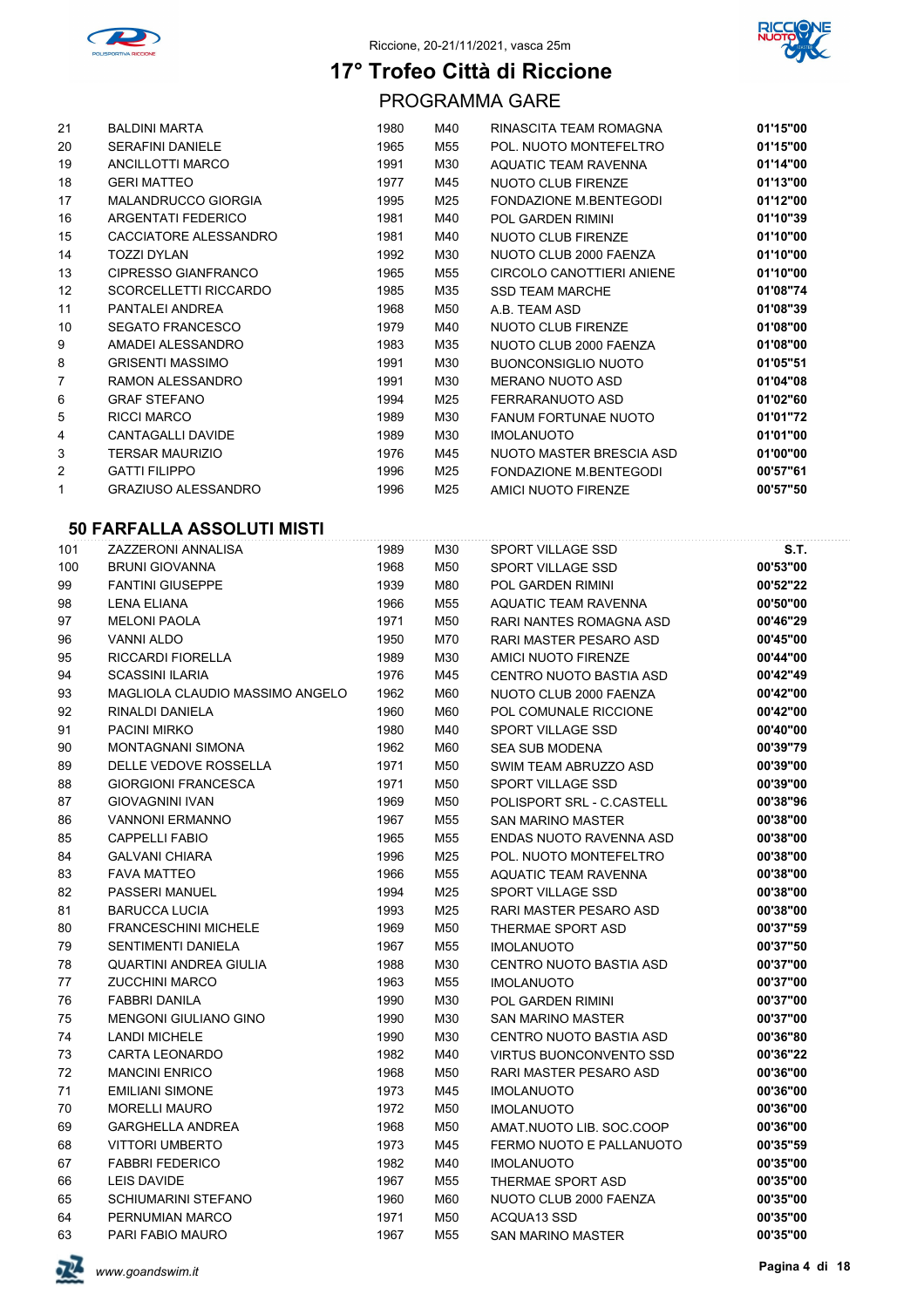



| 62                | GAUDENZI RODOLFO                                   | 1967         | M55        | RARI MASTER PESARO ASD                         | 00'34"20             |
|-------------------|----------------------------------------------------|--------------|------------|------------------------------------------------|----------------------|
| 61                | <b>BELLINI DIEGO</b>                               | 1982         | M40        | <b>IMOLANUOTO</b>                              | 00'34"00             |
| 60                | <b>BELPRATI ALESSIA</b>                            | 1994         | M25        | RARI NANTES ROMAGNA ASD                        | 00'33"76             |
| 59                | <b>MANONI LORENZO</b>                              | 1976         | M45        | CHIARAVALLE NUOTO ASD                          | 00'33"75             |
| 58                | ALPACA NICOLA                                      | 1995         | M25        | CENTRO NUOTO BASTIA ASD                        | 00'33"63             |
| 57                | <b>BIFANI TOBIA</b>                                | 1987         | M35        | <b>SSD TEAM MARCHE</b>                         | 00'33"59             |
| 56                | <b>PASSERI MIRIAM</b>                              | 1972         | M50        | SWIM TEAM ABRUZZO ASD                          | 00'33"55             |
| 55                | <b>FUCINI CHIARA</b>                               | 1993         | M25        | <b>CHIMERA NUOTO</b>                           | 00'33"33             |
| 54                | <b>SCITA DEBORA</b>                                | 1994         | M25        | THERMAE SPORT ASD                              | 00'33"28             |
| 53                | PERTICAROLI FRANCESCO                              | 1978         | M40        | <b>SSD TEAM MARCHE</b>                         | 00'33"25             |
| 52                | <b>BUSA ANNA</b>                                   | 1994         | M25        | NUOTO CLUB 2000 FAENZA                         | 00'33"05             |
| 51                | CASTELLUCCI FRANCESCA                              | 1985         | M35        | FERMO NUOTO E PALLANUOTO                       | 00'33"01             |
| 50                | DRAGHETTI LEONARDO                                 | 1965         | M55        | SO.GE.SE SOC. COOP                             | 00'33"00             |
| 49                | CHILLEMI ANNAMARIA                                 | 1978         | M40        | NUOTO CLUB 2000 FAENZA                         | 00'33"00             |
| 48                | <b>GRIGNANI GIANLUCA</b>                           | 1960         | M60        | CENTRO NUOTO BASTIA ASD                        | 00'33"00             |
| 47                | DIDONNA PIETRO                                     | 1982         | M40        | <b>NS MARCHE SSD</b>                           | 00'33"00             |
| 46                | <b>REGINI MICHELE</b>                              | 1974         | M45        | POLISPORT SRL - C.CASTELL                      | 00'33"00             |
| 45                | <b>BERGAMINI DAVIDE</b>                            | 1981         | M40        | RARI NANTES ROMAGNA ASD                        | 00'33"00             |
| 44                | ROVETTA GRETA                                      | 1985         | M35        | NUOTO MASTER BRESCIA ASD                       | 00'32"50             |
| 43                | <b>FIORIN GIULIA</b>                               | 1995         | M25        | FONDAZIONE M.BENTEGODI                         | 00'32"50             |
| 42                | AMOROSO IVAN                                       | 1974         | M45        | SWIM TEAM ABRUZZO ASD                          | 00'32"21             |
| 41                | <b>BERTASI RICCARDO</b>                            | 1992         | M30        | FONDAZIONE M.BENTEGODI                         | 00'32"12             |
| 40                | <b>BIAGIOTTI MICHELE</b>                           | 1978         | M40        | FANUM FORTUNAE NUOTO                           | 00'32"00             |
| 39                | <b>FRULLA ALESSANDRA</b>                           | 1989         | M30        | <b>SSD TEAM MARCHE</b>                         | 00'32"00             |
| 38                | PIVA GIACOMO                                       | 1990         | M30        | <b>POL GARDEN RIMINI</b>                       | 00'31"59             |
| 37                | FRANZINI GABRIELLI SARA                            | 1993         | M25        | <b>FLAMINIO SPORTING CLUB</b>                  | 00'31"57             |
| 36                | <b>BIANCHI MANUEL</b>                              | 1980         | M40        | POL GARDEN RIMINI                              | 00'31"49             |
| 35                | <b>BONETTI ALESSANDRO</b>                          | 1964         | M55        | ASD FANATIK TEAM FORLI'                        | 00'31"00             |
| 34                | TUMMARELLO STEFANO                                 | 1994         | M25        | NUOTO CLUB 2000 FAENZA                         | 00'31"00<br>00'31"00 |
| 33<br>32          | <b>GHETTI RICCARDO</b><br><b>FUSCHINI GABRIELE</b> | 1968<br>1973 | M50<br>M45 | AQUATIC TEAM RAVENNA<br>SWIM TEAM ABRUZZO ASD  | 00'31"00             |
| 31                | <b>BALDINI CRISTIANO</b>                           | 1968         | M50        | AQUATIC TEAM RAVENNA                           | 00'31"00             |
| 30                | PARADISO FABRIZIO                                  | 1970         | M50        | CENTRO NUOTO BASTIA ASD                        | 00'31"00             |
| 29                | <b>BERARDI MICHELE</b>                             | 1990         | M30        | <b>SAN MARINO MASTER</b>                       | 00'31"00             |
| 28                | <b>VENTURINI MATTEO</b>                            | 1986         | M35        | POL GARDEN RIMINI                              | 00'30"96             |
| 27                | <b>BOGA DAVIDE</b>                                 | 1969         | M50        | POL GARDEN RIMINI                              | 00'30"86             |
| 26                | <b>GIULIANI EMANUELE</b>                           | 1974         | M45        | <b>SSD TEAM MARCHE</b>                         | 00'30"44             |
| 25                | <b>CINGOLANI ERNESTO</b>                           | 1975         | M45        | <b>SSD TEAM MARCHE</b>                         | 00'30"43             |
| 24                | <b>CORTI ELENA</b>                                 | 1992         | M30        | POL COMUNALE RICCIONE                          | 00'30"00             |
| 23                | LAMBERTINI CRISTIANO                               | 1972         | M50        | SO.GE.SE SOC. COOP                             | 00'30"00             |
| 22                | <b>NITTI MICHELE</b>                               | 1968         | M50        | POL COMUNALE RICCIONE                          | 00'30"00             |
| 21                | <b>SANTONI SAMIR</b>                               | 1974         | M45        | <b>SSD TEAM MARCHE</b>                         | 00'30"00             |
| 20                | POSSANZINI RENATO                                  | 1962         | M60        | SWIM TEAM ABRUZZO ASD                          | 00'29"98             |
| 19                | <b>FERRARI VITTORIO</b>                            | 1966         | M55        | ROMA NUOTO MASTER SSD                          | 00'29"87             |
| 18                | ANDREANI GIOVANNI                                  | 1993         | M25        | RARI MASTER PESARO ASD                         | 00'29"50             |
| 17                | PROJETTI MATTEO                                    | 1986         | M35        | POL GARDEN RIMINI                              | 00'29"09             |
| 16                | PATITI ANDREA                                      | 1994         | M25        | CENTRO NUOTO BASTIA ASD                        | 00'29"08             |
| 15                | REAMI LORENZO                                      | 1969         | M50        | CENTRO NUOTO BASTIA ASD                        | 00'29"08             |
| 14                | <b>BORSARI ANDREA</b>                              | 1970         | M50        | SO GE SE SOC. COOP                             | 00'29"00             |
| 13                | <b>GATTEI MANUEL</b>                               | 1990         | M30        | POL GARDEN RIMINI                              | 00'29"00             |
| $12 \overline{ }$ | ROSSETTI JACOPO                                    | 1989         | M30        | <b>SSD TEAM MARCHE</b>                         | 00'29"00             |
| 11                | RAGAZZONI ANDREA                                   | 1985         | M35        | RARI MASTER PESARO ASD                         | 00'29"00             |
| 10                | <b>HUA SHENG ANTONIO</b>                           | 1996         | M25        | POL. NUOTO MONTEFELTRO                         | 00'29"00             |
| 9                 | CASTELLANI ALESSANDRO                              | 1986         | M35        | AQUATIC TEAM RAVENNA                           | 00'28"50             |
| 8                 | CAPPELLETTI MAURO                                  | 1965         | M55        | CHIAVARI NUOTO                                 | 00'28"32             |
| 7                 | LOSA EROS                                          | 1968         | M50        | <b>IMOLANUOTO</b>                              | 00'27"81             |
| 6<br>5            | <b>GRECO GIOVANNI</b><br><b>TOZZI DYLAN</b>        | 1986<br>1992 | M35<br>M30 | AQUATIC TEAM RAVENNA                           | 00'27"80<br>00'27"51 |
| 4                 | PAGLIAZZI LUCA                                     | 1993         | M25        | NUOTO CLUB 2000 FAENZA<br>FIRENZE NUOTA MASTER | 00'27"50             |
| 3                 | <b>CAPPUGI ANDREA</b>                              | 1994         | M25        | ROMA NUOTO MASTER SSD                          | 00'27"43             |
| 2                 | DI PLACIDO MICHELE                                 | 1987         | M35        | SPORT VILLAGE SSD                              | 00'27"31             |
| 1                 | <b>BALDI NICCOLO'</b>                              | 1992         | M30        | AMICI NUOTO FIRENZE                            | 00'25"10             |
|                   |                                                    |              |            |                                                |                      |

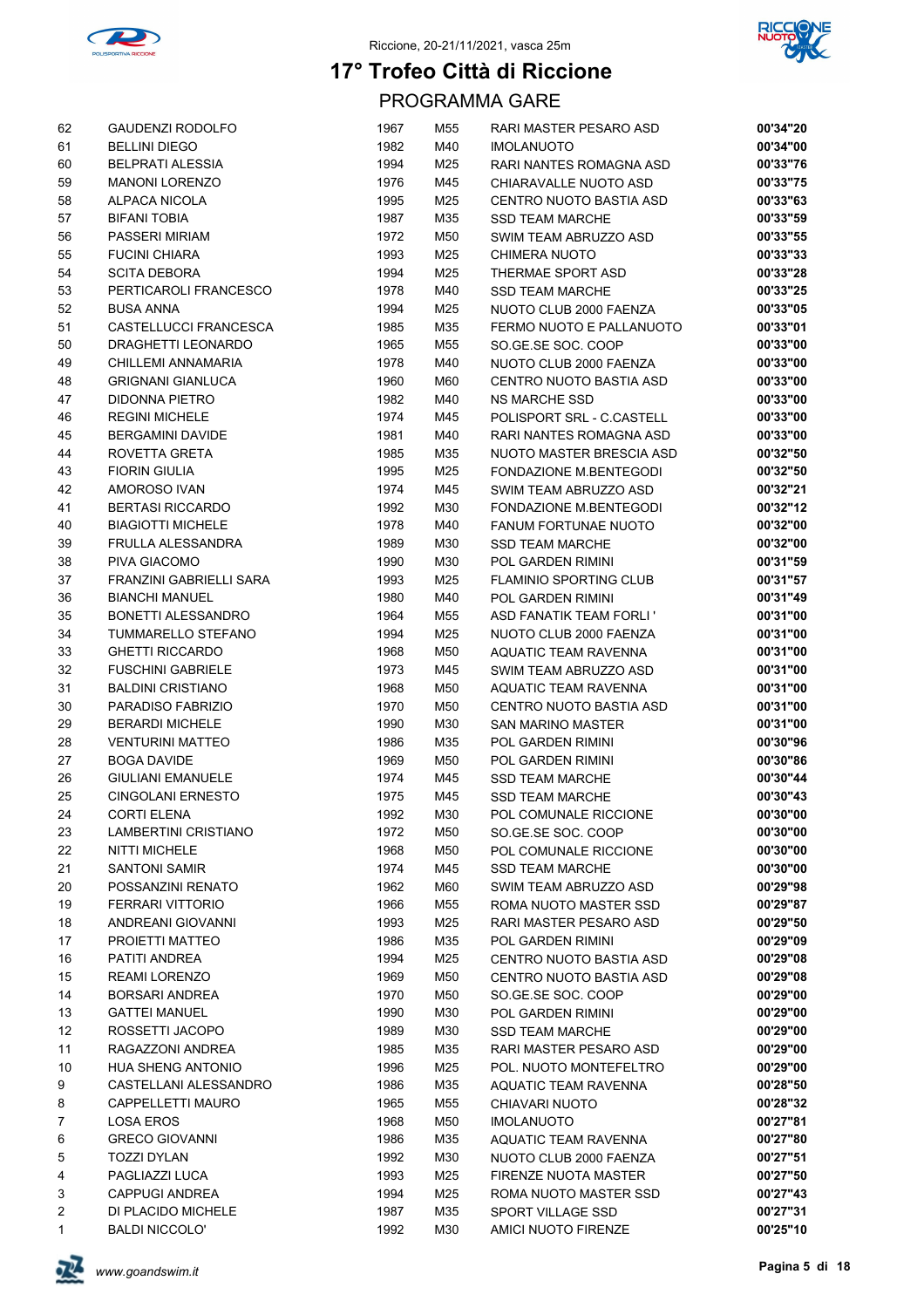



### PROGRAMMA GARE **17° Trofeo Città di Riccione**

#### **400 MISTI ASSOLUTI MISTI**

| 18                | LALLA MARIANO               | 1943 | M75 | C.S. PORTICI ASD          | 10'35"96 |
|-------------------|-----------------------------|------|-----|---------------------------|----------|
| 17                | ABBRUSCATO MARIA FRANCESCA  | 1957 | M65 | CILO SSD - MILANO         | 10'13"46 |
| 16                | <b>VELARDI EUGENIO</b>      | 1953 | M65 | CIRCOLO CANOTTIERI ANIENE | 09'00"00 |
| 15                | RANIERI GAETANO             | 1964 | M55 | <b>H2O SPORT CSD</b>      | 08'15"43 |
| 14                | SPAZIANI ALESSANDRO         | 1968 | M50 | CIRCOLO CANOTTIERI ANIENE | 07'30"00 |
| 13                | <b>FRANCESCHINI MICHELE</b> | 1969 | M50 | THERMAE SPORT ASD         | 07'18"84 |
| $12 \overline{ }$ | ROMAGNANO CARLO             | 1966 | M55 | POL COMUNALE RICCIONE     | 07'13"55 |
| 11                | <b>MENGARELLI ROBERTO</b>   | 1968 | M50 | ENDAS NUOTO RAVENNA ASD   | 06'50"00 |
| 10                | <b>CIANCIOSI LUCIO</b>      | 1957 | M65 | FIRENZE NUOTA MASTER      | 06'45"00 |
| 9                 | <b>FOLINI FRANCESCO</b>     | 1993 | M25 | AMICI NUOTO FIRENZE       | 06'45"00 |
| 8                 | SCIANNAMEA VALERIO          | 1956 | M65 | CIRCOLO CANOTTIERI ANIENE | 06'20"00 |
| $\overline{7}$    | <b>MARTORANA SIMONA</b>     | 1992 | M30 | MERANO NUOTO ASD          | 06'00"00 |
| 6                 | RAVAROTTO MARTINA           | 1992 | M30 | THERMAE SPORT ASD         | 05'45"00 |
| 5                 | <b>DIONISI MARCO</b>        | 1992 | M30 | POLISPORT SRL - C.CASTELL | 05'33"44 |
| 4                 | <b>GRAF STEFANO</b>         | 1994 | M25 | FERRARANUOTO ASD          | 05'30"00 |
| 3                 | SONDALI GIAN LUCA           | 1966 | M55 | CIRCOLO CANOTTIERI ANIENE | 05'10"00 |
| 2                 | COCCO FILIPPO               | 1988 | M30 | POL COMUNALE RICCIONE     | 05'00"00 |
| 1                 | <b>GIOVANNINI LORENZO</b>   | 1986 | M35 | NUOTO MASTER BRESCIA ASD  | 04'35"00 |
|                   |                             |      |     |                           |          |

#### **100 RANA ASSOLUTI MISTI**

|    | лип RVVV                       |      |     |                             |          |
|----|--------------------------------|------|-----|-----------------------------|----------|
| 50 | <b>LIJOI MARCO</b>             | 1987 | M35 | RARI NANTES ROMAGNA ASD     | 02'07"06 |
| 49 | <b>MONDA CLAUDIO</b>           | 1959 | M60 | <b>SSD TEAM MARCHE</b>      | 01'54"00 |
| 48 | <b>CASADEI KARIN</b>           | 1985 | M35 | SAN MARINO MASTER           | 01'51"48 |
| 47 | <b>FANTINI GIUSEPPE</b>        | 1939 | M80 | POL GARDEN RIMINI           | 01'50"80 |
| 46 | <b>CRESPI ANTONIO</b>          | 1967 | M55 | <b>FANUM FORTUNAE NUOTO</b> | 01'45"00 |
| 45 | <b>STEFANUCCI DARIO</b>        | 1976 | M45 | AMAT.NUOTO LIB. SOC.COOP    | 01'45"00 |
| 44 | ROMAGNANO CARLO                | 1966 | M55 | POL COMUNALE RICCIONE       | 01'45"00 |
| 43 | <b>MELANDRI MILENA</b>         | 1970 | M50 | <b>IMOLANUOTO</b>           | 01'45"00 |
| 42 | ROSETTI CARLA                  | 1967 | M55 | RARI NANTES ROMAGNA ASD     | 01'44"31 |
| 41 | <b>BEZZI MARCO</b>             | 1967 | M55 | RARI NANTES ROMAGNA ASD     | 01'40"00 |
| 40 | CRIVELLA SERAFINO              | 1954 | M65 | CENTRO NUOTO BASTIA ASD     | 01'39"00 |
| 39 | NEGUSANTI NICOLA               | 1985 | M35 | SPORT VILLAGE SSD           | 01'36"90 |
| 38 | <b>CARINI SELENA</b>           | 1974 | M45 | CENTRO NUOTO BASTIA ASD     | 01'36"52 |
| 37 | <b>GIROTTI MICHELE</b>         | 1966 | M55 | FERMO NUOTO E PALLANUOTO    | 01'35"17 |
| 36 | <b>MELONI CLAUDIA</b>          | 1995 | M25 | FERMO NUOTO E PALLANUOTO    | 01'35"00 |
| 35 | FIORETTI FABRIZIO              | 1981 | M40 | SWIM TEAM ABRUZZO ASD       | 01'34"86 |
| 34 | <b>NASINI DANIELE</b>          | 1981 | M40 | FERMO NUOTO E PALLANUOTO    | 01'33"79 |
| 33 | <b>FULIMENI LUCA</b>           | 1982 | M40 | FERMO NUOTO E PALLANUOTO    | 01'32"95 |
| 32 | CIROLLI CLAUDIA                | 1977 | M45 | AQUATIC TEAM RAVENNA        | 01'32"50 |
| 31 | <b>COGNIGNI ERIKA</b>          | 1991 | M30 | FERMO NUOTO E PALLANUOTO    | 01'32"42 |
| 30 | VERNA VERONICA                 | 1990 | M30 | <b>FANUM FORTUNAE NUOTO</b> | 01'31"83 |
| 29 | <b>COCO MICHELE</b>            | 1984 | M35 | SPORT VILLAGE SSD           | 01'31"56 |
| 28 | <b>CASIRAGHI LUCA GIUSEPPE</b> | 1962 | M60 | SPORT VILLAGE SSD           | 01'31"33 |
| 27 | <b>GALLI ANGELICA</b>          | 1991 | M30 | RARI MASTER PESARO ASD      | 01'30"00 |
| 26 | <b>GARGHELLA ANDREA</b>        | 1968 | M50 | AMAT NUOTO LIB. SOC COOP    | 01'30"00 |
| 25 | <b>GUIDI FABRIZIO</b>          | 1961 | M60 | CIRCOLO CANOTTIERI ANIENE   | 01'30"00 |
| 24 | <b>MONTILLO SUSANNA</b>        | 1983 | M35 | SSD TEAM MARCHE             | 01'29"49 |
| 23 | SIGHENASI NELU                 | 1972 | M50 | FANUM FORTUNAE NUOTO        | 01'29"38 |
| 22 | ROSSI GIACOMO                  | 1987 | M35 | SPORT VILLAGE SSD           | 01'28"35 |
| 21 | <b>LOSCHI MONICA</b>           | 1977 | M45 | NUOTO CLUB FIRENZE          | 01'26"00 |
| 20 | TARGHINI DEBORAH               | 1993 | M25 | RARI NANTES ROMAGNA ASD     | 01'26"00 |
| 19 | <b>GUETTI CLAUDIA</b>          | 1989 | M30 | SPORT VILLAGE SSD           | 01'25"40 |
| 18 | <b>GIULIANI EMANUELE</b>       | 1974 | M45 | <b>SSD TEAM MARCHE</b>      | 01'23"00 |
| 17 | DANIELI STEFANIA               | 1987 | M35 | CENTRO NUOTO BASTIA ASD     | 01'22"00 |
| 16 | ERCOLANI GIACOMO               | 1981 | M40 | SAN MARINO MASTER           | 01'21"00 |
| 15 | KULIS MARZENA                  | 1964 | M55 | NUOTO CLUB FIRENZE          | 01'19"00 |
| 14 | <b>LICCI ALBERTO</b>           | 1975 | M45 | FERMO NUOTO E PALLANUOTO    | 01'18"41 |
| 13 | <b>BACCHINI MARCO</b>          | 1981 | M40 | SPORT VILLAGE SSD           | 01'17"15 |
| 12 | POSSANZINI RENATO              | 1962 | M60 | SWIM TEAM ABRUZZO ASD       | 01'15"84 |
| 11 | SEVERI ALESSANDRO              | 1993 | M25 | FANUM FORTUNAE NUOTO        | 01'15"00 |

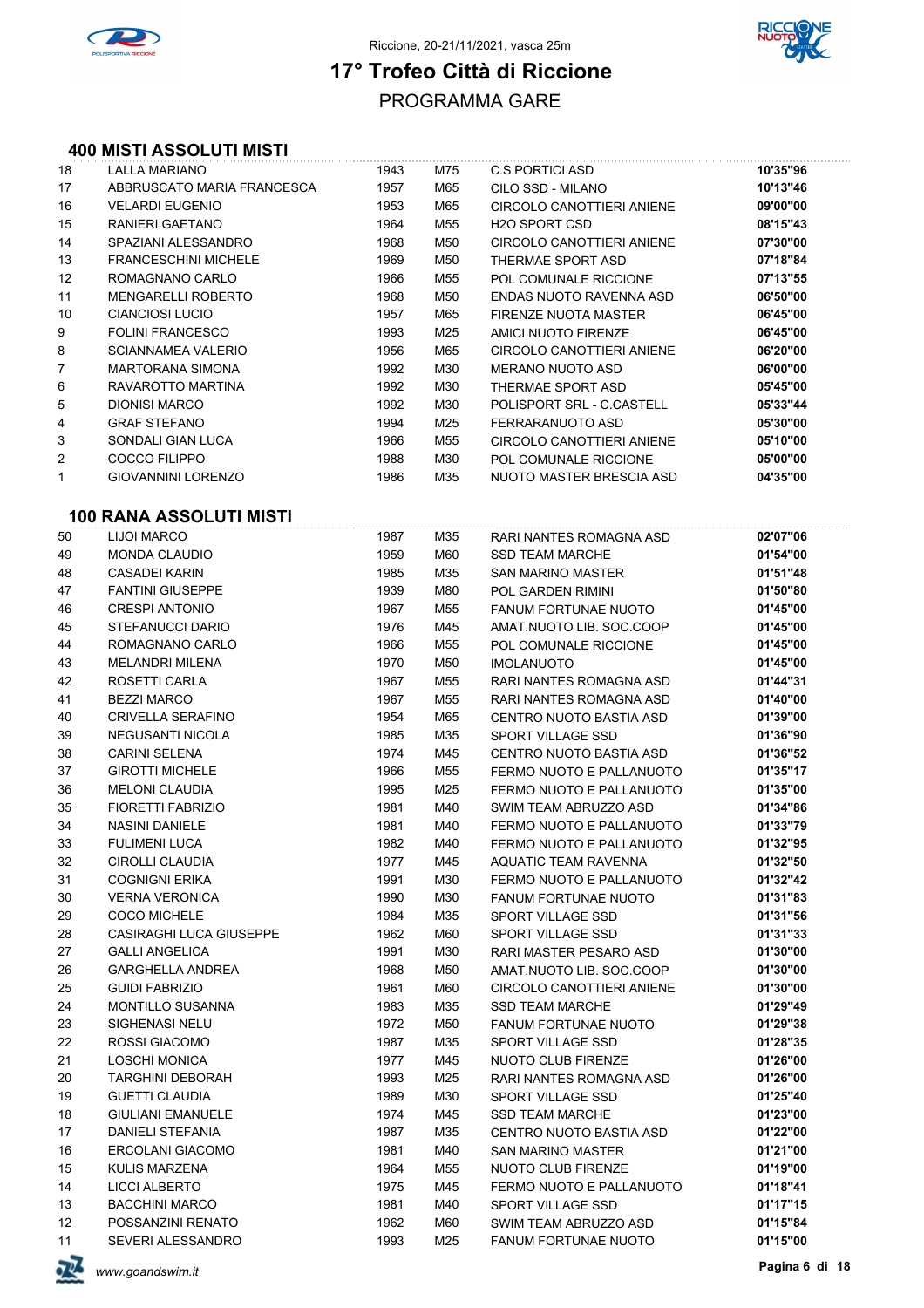



PROGRAMMA GARE

| 10             | RAGAZZONI ANDREA        | 1985 | M35 | RARI MASTER PESARO ASD    | 01'14"12 |
|----------------|-------------------------|------|-----|---------------------------|----------|
| 9              | LANZONI GIOVANNI        | 1988 | M30 | NUOVO NUOTO GEST SSD      | 01'13"74 |
| 8              | <b>POLINI FRANCESCO</b> | 1988 | M30 | FERMO NUOTO E PALLANUOTO  | 01'10"69 |
| $\overline{7}$ | <b>BONVINI NICHOLAS</b> | 1995 | M25 | <b>SSD TEAM MARCHE</b>    | 01'10"20 |
| 6              | LACCHINI ALESSANDRO     | 1989 | M30 | AMICI NUOTO FIRENZE       | 01'10"00 |
| 5              | <b>CICCONE ANDREA</b>   | 1986 | M35 | CIRCOLO CANOTTIERI ANIENE | 01'09"00 |
| 4              | DOMENICHINI DAVIDE      | 1988 | M30 | AMICI NUOTO FIRENZE       | 01'06"00 |
| 3              | ANCARANI STEFANO        | 1990 | M30 | <b>IMOLANUOTO</b>         | 01'05"00 |
| $\overline{2}$ | CAVALLETTI ANDREA       | 1984 | M35 | <b>SSD TEAM MARCHE</b>    | 01'04"91 |
| 1              | <b>GATTI EDOARDO</b>    | 1991 | M30 | CENTRO NUOTO BASTIA ASD   | 01'03"81 |
|                |                         |      |     |                           |          |

| 198 | <b>BUONANNO CARLO</b>           | 1972 | M50 | CENTRO NUOTO BASTIA ASD        | 01'12"00 |
|-----|---------------------------------|------|-----|--------------------------------|----------|
| 197 | LEIS DAVIDE                     | 1967 | M55 | THERMAE SPORT ASD              | 01'00"00 |
| 196 | <b>COMANDUCCI MARCO</b>         | 1996 | M25 | POL COMUNALE RICCIONE          | 00'59"00 |
| 195 | SORRENTINO ELISABETTA           | 1961 | M60 | POL GARDEN RIMINI              | 00'55"00 |
| 194 | <b>AGRESTINI PIERFRANCO</b>     | 1940 | M80 | POL GARDEN RIMINI              | 00'50"54 |
| 193 | ANGELUCCI GIAN FRANCO           | 1944 | M75 | RARI MASTER PESARO ASD         | 00'50"00 |
| 192 | RAVAIOLI SILVER                 | 1960 | M60 | RARI NANTES ROMAGNA ASD        | 00'47"60 |
| 191 | <b>DEL ROSSO BEATRICE</b>       | 1990 | M30 | FERMO NUOTO E PALLANUOTO       | 00'42"92 |
| 190 | QUAGLIARINI ELISA               | 1986 | M35 | FERMO NUOTO E PALLANUOTO       | 00'41"83 |
| 189 | <b>CANDIDORI LUCIA</b>          | 1989 | M30 | FERMO NUOTO E PALLANUOTO       | 00'40"86 |
| 188 | LUVISETTO MATTIA                | 1975 | M45 | POLISPORT SRL - C.CASTELL      | 00'40"37 |
| 187 | <b>VEDOVI PAOLO</b>             | 1956 | M65 | SPORT VILLAGE SSD              | 00'40"19 |
| 186 | RAPAZZETTI CLAUDIA              | 1979 | M40 | FERMO NUOTO E PALLANUOTO       | 00'40"18 |
| 185 | SIMONCELLI GIULIA               | 1995 | M25 | POL. NUOTO MONTEFELTRO         | 00'40"00 |
| 184 | PATRIGNANI MARINA               | 1958 | M60 | RARI MASTER PESARO ASD         | 00'40"00 |
| 183 | ALESSANDRONI SIMONE             | 1974 | M45 | POL COMUNALE RICCIONE          | 00'40"00 |
| 182 | <b>FABBRI GIANFRANCO</b>        | 1958 | M60 | POL COMUNALE RICCIONE          | 00'40"00 |
| 181 | PERRONE PAOLO                   | 1946 | M75 | <b>ASD FANATIK TEAM FORLI'</b> | 00'40"00 |
| 180 | DE ANGELIS SIMONA               | 1981 | M40 | SPORT VILLAGE SSD              | 00'39"51 |
| 179 | <b>FERRI ROBERTO</b>            | 1960 | M60 | SPORT VILLAGE SSD              | 00'39"47 |
| 178 | <b>CARLONI EDOARDO</b>          | 1981 | M40 | CHIARAVALLE NUOTO ASD          | 00'39"10 |
| 177 | <b>RENZI RENZO</b>              | 1950 | M70 | <b>SAN MARINO MASTER</b>       | 00'38"55 |
| 176 | <b>GAVIOLI ENRICO</b>           | 1960 | M60 | <b>SEA SUB MODENA</b>          | 00'38"42 |
| 175 | <b>BRAGHITTONI GIANLUCA</b>     | 1968 | M50 | NUOTANDO ASD                   | 00'38"10 |
| 174 | <b>OCCHIALINI GIOVANNI</b>      | 1986 | M35 | <b>FANUM FORTUNAE NUOTO</b>    | 00'38"00 |
| 173 | LENA ELIANA                     | 1966 | M55 | AQUATIC TEAM RAVENNA           | 00'38"00 |
| 172 | CASCIO TIZIANA                  | 1969 | M50 | RARI MASTER PESARO ASD         | 00'38"00 |
| 171 | <b>STEFANUCCI DARIO</b>         | 1976 | M45 | AMAT NUOTO LIB. SOC.COOP       | 00'38"00 |
| 170 | <b>BIANCHI ALESSANDRO</b>       | 1971 | M50 | RARI MASTER PESARO ASD         | 00'38"00 |
| 169 | <b>VANNI ALDO</b>               | 1950 | M70 | RARI MASTER PESARO ASD         | 00'38"00 |
| 168 | <b>VIRNICCHI PAOLO</b>          | 1961 | M60 | AMICI NUOTO FIRENZE            | 00'38"00 |
| 167 | <b>MIGLIORATI GIUSEPPE</b>      | 1951 | M70 | CENTRO NUOTO BASTIA ASD        | 00'38"00 |
| 166 | LAPERUTA SARA                   | 1989 | M30 | CHIARAVALLE NUOTO ASD          | 00'37"84 |
| 165 | <b>BEZZI MARCO</b>              | 1967 | M55 | RARI NANTES ROMAGNA ASD        | 00'37"71 |
| 164 | FATTORI MARIA PIA               | 1956 | M65 | RARI NANTES ROMAGNA ASD        | 00'37"49 |
| 163 | VIGNOLI CLAUDIA                 | 1988 | M30 | <b>IMOLANUOTO</b>              | 00'37"00 |
| 162 | <b>ZULIANI CRISTINA</b>         | 1982 | M40 | <b>FANUM FORTUNAE NUOTO</b>    | 00'37"00 |
| 161 | <b>CRIVELLA SERAFINO</b>        | 1954 | M65 | CENTRO NUOTO BASTIA ASD        | 00'37"00 |
| 160 | <b>MONDA CLAUDIO</b>            | 1959 | M60 | SSD TEAM MARCHE                | 00'36"91 |
| 159 | <b>MOLNAR VERONICA</b>          | 1971 | M50 | NUOTO CLUB 2000 FAENZA         | 00'36"79 |
| 158 | <b>CARINI SELENA</b>            | 1974 | M45 | CENTRO NUOTO BASTIA ASD        | 00'36"71 |
| 157 | <b>CIROLLI CLAUDIA</b>          | 1977 | M45 | AQUATIC TEAM RAVENNA           | 00'36"50 |
| 156 | MONTAGNANI SIMONA               | 1962 | M60 | SEA SUB MODENA                 | 00'36"39 |
| 155 | <b>LANDI MICHELE</b>            | 1990 | M30 | CENTRO NUOTO BASTIA ASD        | 00'36"17 |
| 154 | FERRI ATTILIO                   | 1964 | M55 | <b>TERAMO NUOTO</b>            | 00'36"00 |
| 153 | SERVO MASSIMILIANO              | 1967 | M55 | CENTRO NUOTO BASTIA ASD        | 00'36"00 |
| 152 | ROSETTI CARLA                   | 1967 | M55 | RARI NANTES ROMAGNA ASD        | 00'35"94 |
| 151 | ANGELI GIAN LUIGI               | 1973 | M45 | CENTRO NUOTO BASTIA ASD        | 00'35"64 |
| 150 | PRIMAVERA GIUSEPPE              | 1994 | M25 | NUOTO CLUB 2000 FAENZA         | 00'35"36 |
| 149 | MAGLIOLA CLAUDIO MASSIMO ANGELO | 1962 | M60 | NUOTO CLUB 2000 FAENZA         | 00'35"15 |

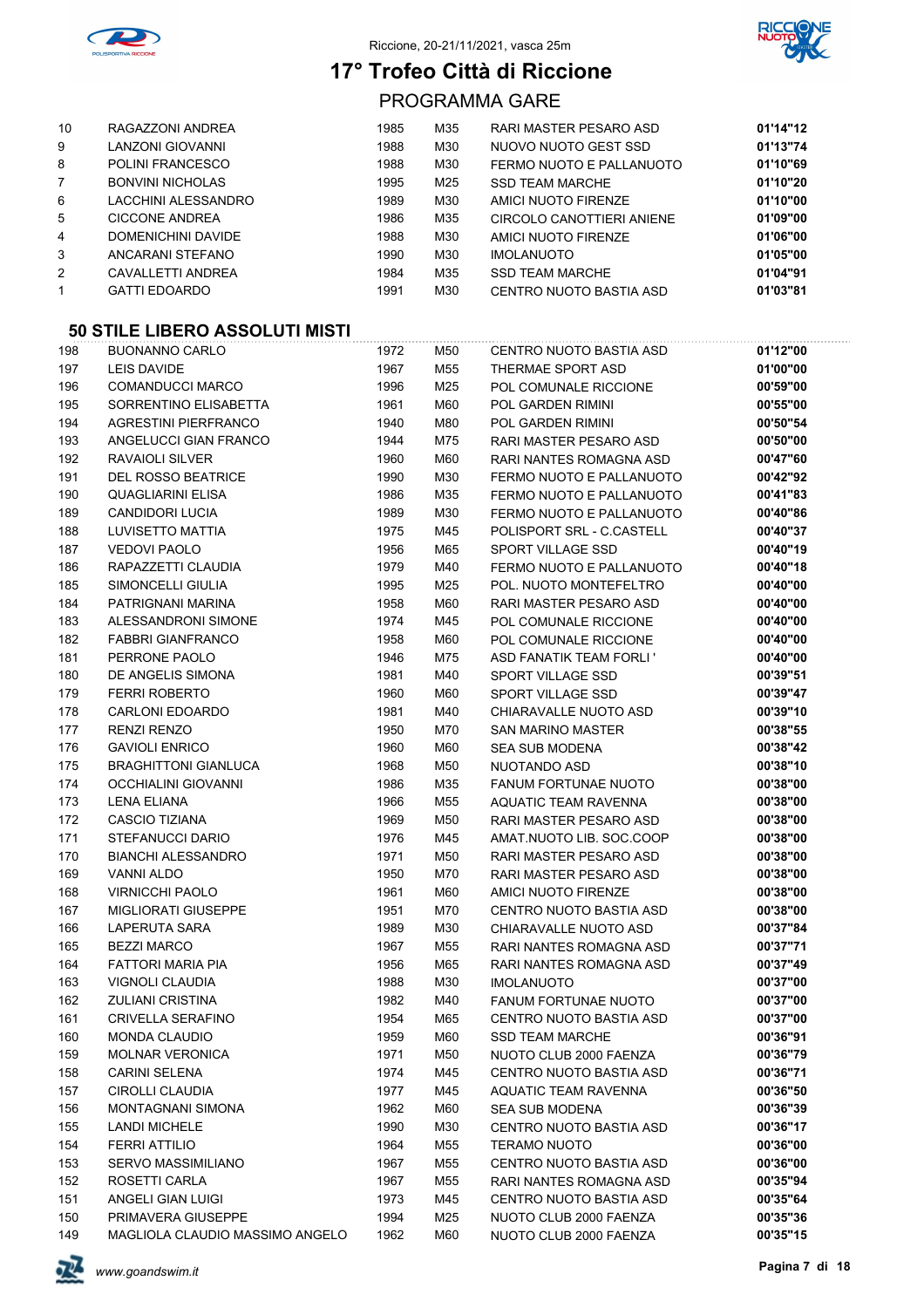



| 148        | ANGELI MAURO                                    | 1964         | M55        | POL GARDEN RIMINI                       | 00'35"04             |
|------------|-------------------------------------------------|--------------|------------|-----------------------------------------|----------------------|
| 147        | SPAZIANI ALESSANDRO                             | 1968         | M50        | <b>CIRCOLO CANOTTIERI ANIENE</b>        | 00'35"00             |
| 146        | <b>MARCHESINI ALBERTO</b>                       | 1960         | M60        | <b>AQUATIC TEAM RAVENNA</b>             | 00'35"00             |
| 145        | <b>TACCONI ANDREA</b>                           | 1968         | M50        | CENTRO NUOTO BASTIA ASD                 | 00'35"00             |
| 144        | <b>PUCCI GIADA</b>                              | 1975         | M45        | RARI MASTER PESARO ASD                  | 00'35"00             |
| 143        | <b>GAMBUTI ELISA</b>                            | 1985         | M35        | POL COMUNALE RICCIONE                   | 00'35"00             |
| 142        | <b>LALLI STEFANO</b>                            | 1962         | M60        | CIRCOLO CANOTTIERI ANIENE               | 00'35"00             |
| 141        | <b>BEZZI CLAUDIO</b>                            | 1975         | M45        | POL COMUNALE RICCIONE                   | 00'35"00             |
| 140        | NAPOLEONE LORIS                                 | 1986         | M35        | FERMO NUOTO E PALLANUOTO                | 00'34"98             |
| 139        | DI BARTOLOMEO AZZURRA                           | 1973         | M45        | SWIM TEAM ABRUZZO ASD                   | 00'34"94             |
| 138        | <b>BURATTINI LORENZO</b>                        | 1970         | M50        | <b>SSD TEAM MARCHE</b>                  | 00'34"80             |
| 137        | <b>MAMMY CLAUDIA</b>                            | 1973         | M45        | <b>SAN MARINO MASTER</b>                | 00'34"77             |
| 136        | <b>GIAMPE' GIORDANO MARIA</b>                   | 1986         | M35        | CENTRO NUOTO BASTIA ASD                 | 00'34"25             |
| 135        | <b>COGNIGNI ERIKA</b>                           | 1991         | M30        | FERMO NUOTO E PALLANUOTO                | 00'34"02             |
| 134        | <b>COCO MICHELE</b>                             | 1984         | M35        | SPORT VILLAGE SSD                       | 00'34"00             |
| 133        | <b>FERRI EROS</b>                               | 1962         | M60        | SPORT VILLAGE SSD                       | 00'34"00             |
| 132        | RUMOR ALESSANDRO                                | 1970         | M50        | AMICI NUOTO FIRENZE                     | 00'34"00             |
| 131        | <b>QUARTINI ANDREA GIULIA</b>                   | 1988         | M30        | CENTRO NUOTO BASTIA ASD                 | 00'34"00             |
| 130        | <b>ZUCCHINI MARCO</b>                           | 1963         | M55        | <b>IMOLANUOTO</b>                       | 00'34"00             |
| 129        | <b>GALVANI CHIARA</b>                           | 1996         | M25        | POL. NUOTO MONTEFELTRO                  | 00'34"00             |
| 128        | <b>GHELLI CLAUDIO</b>                           | 1961         | M60        | ROMA NUOTO MASTER SSD                   | 00'33"83             |
| 127        | PESARESI MARIA CRISTINA                         | 1966         | M55        | <b>SAN MARINO MASTER</b>                | 00'33"71             |
| 126        | COVILI FAGGIOLI FILIPPO                         | 1972         | M50        | <b>SAN MARINO MASTER</b>                | 00'33"66             |
| 125        | <b>BECCHETTI ROMOLO</b>                         | 1946         | M75        | <b>VIRTUS BUONCONVENTO SSD</b>          | 00'33"60             |
| 124        | <b>FIORETTI FABRIZIO</b>                        | 1981         | M40        | SWIM TEAM ABRUZZO ASD                   | 00'33"29             |
| 123        | PRETINI VINICIO                                 | 1962         | M60        | <b>SSD TEAM MARCHE</b>                  | 00'33"23             |
| 122        | SARTINI DAVIDE                                  | 1977         | M45        | <b>SSD TEAM MARCHE</b>                  | 00'33"13             |
| 121        | KULIS MARZENA                                   | 1964         | M55        | NUOTO CLUB FIRENZE                      | 00'33"00             |
| 120        | PASINI ROBERTO                                  | 1986         | M35        | <b>SAN MARINO MASTER</b>                | 00'33"00             |
| 119        | <b>MORELLI MAURO</b>                            | 1972         | M50        | <b>IMOLANUOTO</b>                       | 00'33"00             |
| 118        | <b>SENTIMENTI DANIELA</b>                       | 1967         | M55<br>M45 | <b>IMOLANUOTO</b>                       | 00'33"00<br>00'33"00 |
| 117<br>116 | <b>LOSCHI MONICA</b><br>CASIRAGHI LUCA GIUSEPPE | 1977<br>1962 | M60        | NUOTO CLUB FIRENZE<br>SPORT VILLAGE SSD | 00'32"96             |
| 115        | <b>CAVICCHI LUCA</b>                            | 1984         | M35        | CHIARAVALLE NUOTO ASD                   | 00'32"65             |
| 114        | SIGHENASI NELU                                  | 1972         | M50        | <b>FANUM FORTUNAE NUOTO</b>             | 00'32"57             |
| 113        | DI CARMINE EMILIANO                             | 1973         | M45        | <b>SPORT VILLAGE SSD</b>                | 00'32"56             |
| 112        | <b>SCOLA GINO</b>                               | 1970         | M50        | SPORT VILLAGE SSD                       | 00'32"47             |
| 111        | <b>GOMBI LUCA</b>                               | 1989         | M30        | OLYMPIA BIBBIANO                        | 00'32"03             |
| 110        | MENGONI GIULIANO GINO                           | 1990         | M30        | <b>SAN MARINO MASTER</b>                | 00'32"00             |
| 109        | <b>MARTORANA SIMONA</b>                         | 1992         | M30        | <b>MERANO NUOTO ASD</b>                 | 00'32"00             |
| 108        | <b>MARTINI VALENTINA</b>                        | 1980         | M40        | CENTRO NUOTO BASTIA ASD                 | 00'32"00             |
| 107        | <b>CELLINI STEFANO</b>                          | 1977         | M45        | POL. NUOTO MONTEFELTRO                  | 00'32"00             |
| 106        | <b>GIOVAGNINI IVAN</b>                          | 1969         | M50        | POLISPORT SRL - C.CASTELL               | 00'32"00             |
| 105        | <b>EMILIANI SIMONE</b>                          | 1973         | M45        | <b>IMOLANUOTO</b>                       | 00'32"00             |
| 104        | <b>MANCINI ENRICO</b>                           | 1968         | M50        | RARI MASTER PESARO ASD                  | 00'32"00             |
| 103        | <b>HUEBER CHRISTIAN</b>                         | 1972         | M50        | POL COMUNALE RICCIONE                   | 00'32"00             |
| 102        | POLLINI ANDREA                                  | 1989         | M30        | <b>SAN MARINO MASTER</b>                | 00'32"00             |
| 101        | BELPRATI ALESSIA                                | 1994         | M25        | RARI NANTES ROMAGNA ASD                 | 00'31"89             |
| 100        | DE CRISTOFARO MARCO                             | 1974         | M45        | <b>FLAMINIO SPORTING CLUB</b>           | 00'31"80             |
| 99         | <b>LUZI MATTEO</b>                              | 1975         | M45        | <b>FANUM FORTUNAE NUOTO</b>             | 00'31"67             |
| 98         | DE PAOLIS ENRICO                                | 1994         | M25        | PINGUINO NUOTO - AVEZZANO               | 00'31"50             |
| 97         | RUGGITI CAMILLA                                 | 1973         | M45        | CENTRO NUOTO BASTIA ASD                 | 00'31"42             |
| 96         | ROSSI GIACOMO                                   | 1987         | M35        | SPORT VILLAGE SSD                       | 00'31"41             |
| 95         | <b>NASINI DANIELE</b>                           | 1981         | M40        | FERMO NUOTO E PALLANUOTO                | 00'31"13             |
| 94         | RIDOLFI MASSIMILIANO                            | 1970         | M50        | CENTRO NUOTO BASTIA ASD                 | 00'31"12             |
| 93         | PALUMBO CHIARA                                  | 1985         | M35        | FONDAZIONE M.BENTEGODI                  | 00'31"10             |
| 92         | <b>BELLINI DIEGO</b>                            | 1982         | M40        | <b>IMOLANUOTO</b>                       | 00'31"00             |
| 91         | <b>FABBRI FEDERICO</b>                          | 1982         | M40        | <b>IMOLANUOTO</b>                       | 00'31"00             |
| 90         | PASSERI MIRIAM                                  | 1972         | M50        | SWIM TEAM ABRUZZO ASD                   | 00'31"00             |
| 89         | PARI FABIO MAURO                                | 1967         | M55        | <b>SAN MARINO MASTER</b>                | 00'31"00             |
| 88         | CARLESSO ELEONORA                               | 1997         | M25        | FONDAZIONE M.BENTEGODI                  | 00'31"00             |
| 87         | <b>BIFANI TOBIA</b>                             | 1987         | M35        | <b>SSD TEAM MARCHE</b>                  | 00'30"67             |

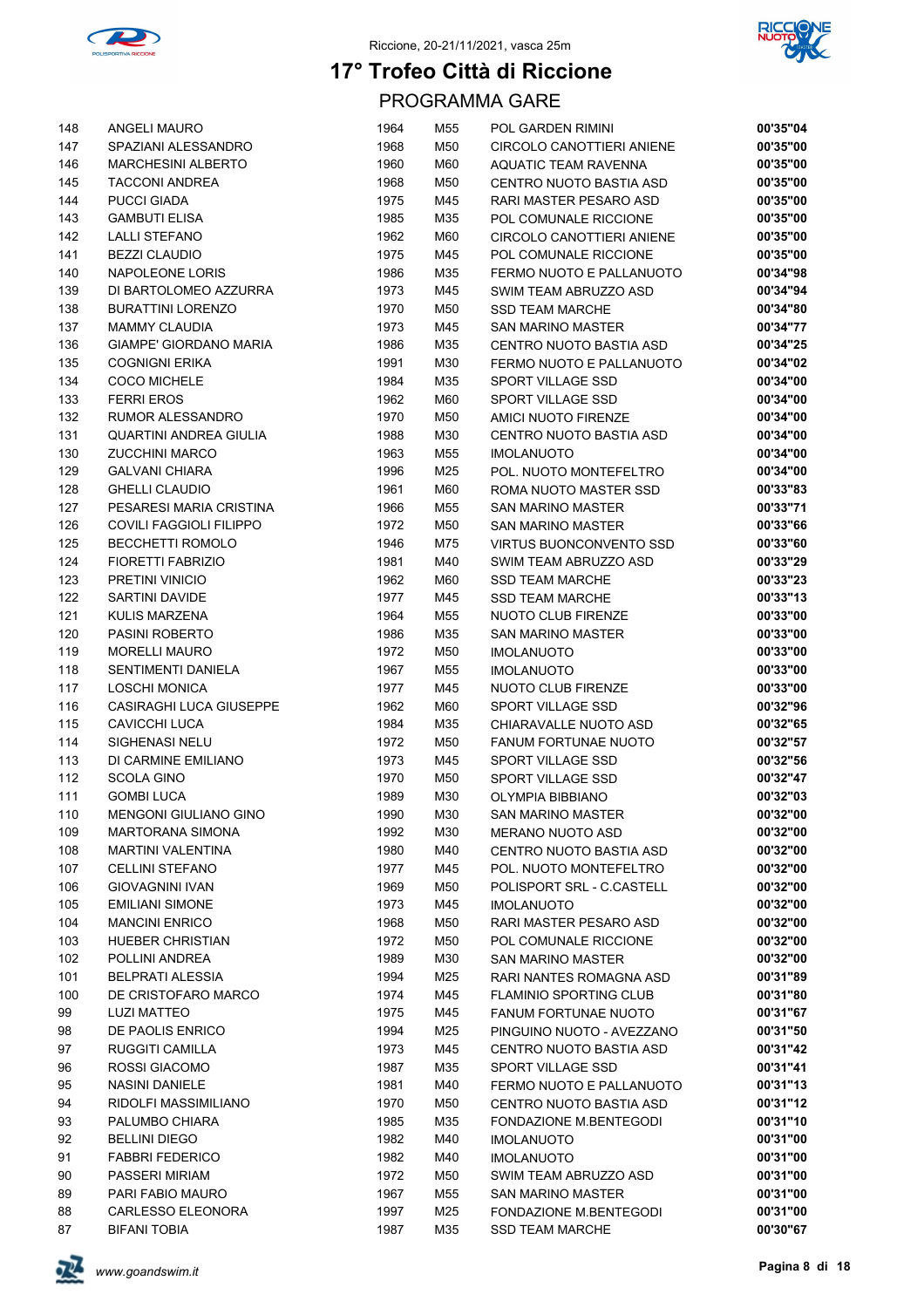



| 86 | LORENZI LEONARDO             | 1990 | M30 | <b>AQUATIC TEAM RAVENNA</b>    | 00'30"50 |
|----|------------------------------|------|-----|--------------------------------|----------|
| 85 | <b>FATABBI MATTEO</b>        | 1995 | M25 | CENTRO NUOTO BASTIA ASD        | 00'30"50 |
| 84 | <b>CASILIO DORIANA</b>       | 1968 | M50 | AQUATIC TEAM RAVENNA           | 00'30"50 |
| 83 | DE VINCENTIS ROMEO           | 1996 | M25 | PINGUINO NUOTO - AVEZZANO      | 00'30"50 |
| 82 | <b>GIROTTI MICHELE</b>       | 1966 | M55 | FERMO NUOTO E PALLANUOTO       | 00'30"40 |
| 81 | PERTICAROLI FRANCESCO        | 1978 | M40 | <b>SSD TEAM MARCHE</b>         | 00'30"07 |
| 80 | <b>GRIGNANI GIANLUCA</b>     | 1960 | M60 | CENTRO NUOTO BASTIA ASD        | 00'30"05 |
| 79 | <b>LANNI GIACOMO</b>         | 1983 | M35 | RARI MASTER PESARO ASD         | 00'30"00 |
| 78 | COSTANTINI FRANCESCO         | 1981 | M40 | RARI MASTER PESARO ASD         | 00'30"00 |
| 77 | <b>MARINI ANDREA</b>         | 1990 | M30 | RARI MASTER PESARO ASD         | 00'30"00 |
| 76 | LAZZARI MARCO                | 1984 | M35 | <b>SAN MARINO MASTER</b>       | 00'30"00 |
| 75 | <b>GABELLINI PAOLO</b>       | 1982 | M40 | RARI MASTER PESARO ASD         | 00'30"00 |
| 74 | <b>GIGLIARELLI GIOVANNI</b>  | 1973 | M45 | CENTRO NUOTO BASTIA ASD        | 00'30"00 |
| 73 | ANCILLOTTI MARCO             | 1991 | M30 | AQUATIC TEAM RAVENNA           | 00'30"00 |
| 72 | <b>GAUDENZI RODOLFO</b>      | 1967 | M55 | RARI MASTER PESARO ASD         | 00'30"00 |
| 71 | <b>GIACOMELLI LUCA</b>       | 1969 | M50 | AQUATIC TEAM RAVENNA           | 00'30"00 |
| 70 | LILLACCI FEDERICO            | 1979 | M40 | CENTRO NUOTO BASTIA ASD        | 00'29"99 |
| 69 | <b>VITTORI UMBERTO</b>       | 1973 | M45 | FERMO NUOTO E PALLANUOTO       | 00'29"90 |
| 68 | <b>GIOMMI MATTEO</b>         | 1993 | M25 | <b>FANUM FORTUNAE NUOTO</b>    | 00'29"78 |
| 67 | <b>JALBA RADU</b>            | 1983 | M35 | SAN MARINO MASTER              | 00'29"75 |
| 66 | BONETTI ALESSANDRO           | 1964 | M55 | <b>ASD FANATIK TEAM FORLI'</b> | 00'29"70 |
| 65 | CASTELLUCCI FRANCESCA        | 1985 | M35 | FERMO NUOTO E PALLANUOTO       | 00'29"66 |
| 64 | <b>BUCA LAURA</b>            | 1991 | M30 | <b>FLAMINIO SPORTING CLUB</b>  | 00'29"65 |
| 63 | <b>SERAFINI DANIELE</b>      | 1965 | M55 | POL. NUOTO MONTEFELTRO         | 00'29"50 |
| 62 | <b>FUSCHINI GABRIELE</b>     | 1973 | M45 | SWIM TEAM ABRUZZO ASD          | 00'29"40 |
| 61 | <b>GIANNINI MIRKO</b>        | 1971 | M50 | POL COMUNALE RICCIONE          | 00'29"25 |
| 60 | <b>LANDI STEFANO</b>         | 1967 | M55 | RARI NANTES ROMAGNA ASD        | 00'29"19 |
| 59 | <b>MATTUTINI ANDREA</b>      | 1975 | M45 | <b>FANUM FORTUNAE NUOTO</b>    | 00'29"11 |
| 58 | <b>GHETTI RICCARDO</b>       | 1968 | M50 | AQUATIC TEAM RAVENNA           | 00'29"00 |
| 57 | <b>BARNABE' MICHELE</b>      | 1976 | M45 | <b>IMOLANUOTO</b>              | 00'29"00 |
| 56 | <b>ARGENTATI FEDERICO</b>    | 1981 | M40 | POL GARDEN RIMINI              | 00'29"00 |
| 55 | <b>CAROLI STEFANO</b>        | 1982 | M40 | <b>IMOLANUOTO</b>              | 00'29"00 |
| 54 | FRULLA ALESSANDRA            | 1989 | M30 | <b>SSD TEAM MARCHE</b>         | 00'29"00 |
| 53 | <b>FULIMENI LUCA</b>         | 1982 | M40 | FERMO NUOTO E PALLANUOTO       | 00'29"00 |
| 52 | <b>FUCINI GIULIA</b>         | 1987 | M35 | ROMA NUOTO MASTER SSD          | 00'29"00 |
| 51 | <b>BERTASI RICCARDO</b>      | 1992 | M30 | FONDAZIONE M.BENTEGODI         | 00'29"00 |
| 50 | <b>FABBRI AMBRA</b>          | 1993 | M25 | AMICI NUOTO FIRENZE            | 00'29"00 |
| 49 | <b>MENSITIERI EDOARDO</b>    | 1966 | M55 | RARI MASTER PESARO ASD         | 00'28"90 |
| 48 | ORAZI ANDREA                 | 1977 | M45 | CENTRO NUOTO BASTIA ASD        | 00'28"75 |
| 47 | <b>NITTI MICHELE</b>         | 1968 | M50 | POL COMUNALE RICCIONE          | 00'28"68 |
| 46 | <b>CROCI SIMONE</b>          | 1979 | M40 | <b>NS MARCHE SSD</b>           | 00'28"65 |
| 45 | <b>SCORCELLETTI RICCARDO</b> | 1985 | M35 | <b>SSD TEAM MARCHE</b>         | 00'28"60 |
| 44 | MALANDRUCCO GIORGIA          | 1995 | M25 | FONDAZIONE M.BENTEGODI         | 00'28"50 |
| 43 | PIVA GIACOMO                 | 1990 | M30 | POL GARDEN RIMINI              | 00'28"48 |
| 42 | <b>ALPACA NICOLA</b>         | 1995 | M25 | CENTRO NUOTO BASTIA ASD        | 00'28"43 |
| 41 | <b>CINGOLANI ERNESTO</b>     | 1975 | M45 | <b>SSD TEAM MARCHE</b>         | 00'28"19 |
| 40 | <b>BERGAMINI DAVIDE</b>      | 1981 | M40 | RARI NANTES ROMAGNA ASD        | 00'28"00 |
| 39 | <b>CORTI ELENA</b>           | 1992 | M30 | POL COMUNALE RICCIONE          | 00'28"00 |
| 38 | <b>CASINI ROPA IACOPO</b>    | 1974 | M45 | <b>SSD TEAM MARCHE</b>         | 00'28"00 |
| 37 | DRAGHETTI LEONARDO           | 1965 | M55 | SO.GE.SE SOC. COOP             | 00'28"00 |
| 36 | ANDREANI GIOVANNI            | 1993 | M25 | RARI MASTER PESARO ASD         | 00'28"00 |
| 35 | TOMBESI ROBERTO              | 1962 | M60 | SPORT VILLAGE SSD              | 00'28"00 |
| 34 | <b>BRUNORI ROBERTO</b>       | 1964 | M55 | NUOTO MASTER BRESCIA ASD       | 00'28"00 |
| 33 | <b>RICCI ENRICO</b>          | 1983 | M35 | AQUATIC TEAM RAVENNA           | 00'28"00 |
| 32 | <b>CARBONELLI MICHELE</b>    | 1976 | M45 | POL GARDEN RIMINI              | 00'28"00 |
| 31 | LUCCHI MICHELE               | 1980 | M40 | NUOTANDO ASD                   | 00'27"90 |
| 30 | PACE STEFANO                 | 1991 | M30 | NUOTO CLUB FIRENZE             | 00'27"50 |
| 29 | <b>LOSA EROS</b>             | 1968 | M50 | <b>IMOLANUOTO</b>              | 00'27"50 |
| 28 | TUMMARELLO STEFANO           | 1994 | M25 | NUOTO CLUB 2000 FAENZA         | 00'27"35 |
| 27 | <b>BRIGLIADORI ANDREA</b>    | 1995 | M25 | AQUATIC TEAM RAVENNA           | 00'27"00 |
| 26 | AMADEI ALESSANDRO            | 1983 | M35 | NUOTO CLUB 2000 FAENZA         | 00'27"00 |
| 25 | <b>GUIDOTTI GIANLUCA</b>     | 1972 | M50 | <b>IMOLANUOTO</b>              | 00'27"00 |

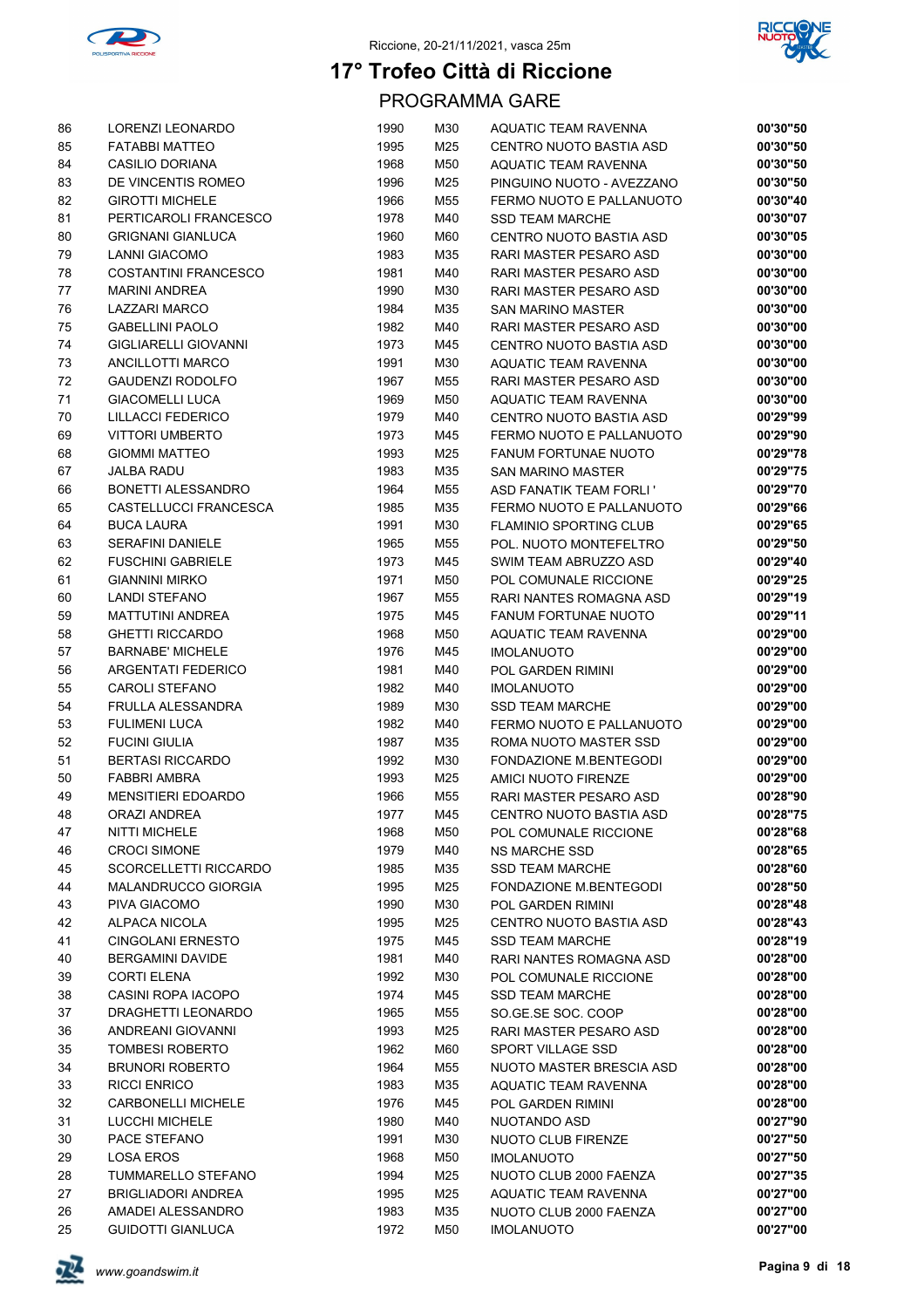



PROGRAMMA GARE

| 24 | <b>VESCIA GIULIO</b>           | 1994 | M25 | POL COMUNALE RICCIONE           | 00'27"00 |
|----|--------------------------------|------|-----|---------------------------------|----------|
| 23 | <b>COLONNA MATTIA</b>          | 1996 | M25 | POL COMUNALE RICCIONE           | 00'27"00 |
| 22 | <b>BELIGOTTI DAVIDE</b>        | 1981 | M40 | POL COMUNALE RICCIONE           | 00'27"00 |
| 21 | <b>SCARPONI SIMONE</b>         | 1989 | M30 | <b>SAN MARINO MASTER</b>        | 00'26"92 |
| 20 | <b>VICENTINI MATTEO</b>        | 1996 | M25 | FONDAZIONE M.BENTEGODI          | 00'26"90 |
| 19 | <b>CESARONI ANDREA</b>         | 1991 | M30 | CHIARAVALLE NUOTO ASD           | 00'26"87 |
| 18 | <b>CECCHETTI GIACOMO</b>       | 1983 | M35 | <b>SAN MARINO MASTER</b>        | 00'26"83 |
| 17 | <b>NANNI EMANUELE</b>          | 1993 | M25 | AQUATIC TEAM RAVENNA            | 00'26"80 |
| 16 | <b>DEL BIANCO PATRICK</b>      | 1984 | M35 | POL COMUNALE RICCIONE           | 00'26"39 |
| 15 | <b>GRISENTI MASSIMO</b>        | 1991 | M30 | <b>BUONCONSIGLIO NUOTO</b>      | 00'26"34 |
| 14 | <b>GATTEI MANUEL</b>           | 1990 | M30 | <b>POL GARDEN RIMINI</b>        | 00'26"22 |
| 13 | KOUSIS IOANNIS                 | 1987 | M35 | CENTRO NUOTO BASTIA ASD         | 00'26"02 |
| 12 | <b>GRECO GIOVANNI</b>          | 1986 | M35 | AQUATIC TEAM RAVENNA            | 00'26"00 |
| 11 | RUSCICA RICCARDO               | 1996 | M25 | POL. NUOTO MONTEFELTRO          | 00'26"00 |
| 10 | HUA SHENG ANTONIO              | 1996 | M25 | POL. NUOTO MONTEFELTRO          | 00'26"00 |
| 9  | ROSSETTI JACOPO                | 1989 | M30 | <b>SSD TEAM MARCHE</b>          | 00'26"00 |
| 8  | <b>RAMON ALESSANDRO</b>        | 1991 | M30 | <b>MERANO NUOTO ASD</b>         | 00'26"00 |
| 7  | RAPAZZETTI MATTEO              | 1995 | M25 | FERMO NUOTO E PALLANUOTO        | 00'25"90 |
| 6  | PROJETTI MATTEO                | 1986 | M35 | <b>POL GARDEN RIMINI</b>        | 00'25"88 |
| 5  | <b>TAMAGNINI ANDREA SERGIO</b> | 1991 | M30 | VV.F. REGGIO E. M. MARCONI      | 00'25"78 |
| 4  | <b>GIOVANNINI LORENZO</b>      | 1986 | M35 | <b>NUOTO MASTER BRESCIA ASD</b> | 00'25"50 |
| 3  | LELLI ALESSANDRO               | 1995 | M25 | AQUATIC TEAM RAVENNA            | 00'24"00 |
| 2  | PETRINI ANDREA                 | 1992 | M30 | FERMO NUOTO E PALLANUOTO        | 00'23"89 |
| 1  | <b>DELMONTE ALBERTO</b>        | 1992 | M30 | <b>OLYMPIA BIBBIANO</b>         | 00'23"77 |
|    |                                |      |     |                                 |          |

### **200 FARFALLA ASSOLUTI MISTI**

| 16 | ABBRUSCATO MARIA FRANCESCA | 1957 | M65 | CILO SSD - MILANO         | 05'11"48 |
|----|----------------------------|------|-----|---------------------------|----------|
| 15 | RUGGIERO LORENZO           | 1958 | M60 | IL DELFINO SPOLETO        | 05'05"49 |
| 14 | PEZZOLI RINALDO            | 1952 | M70 | CLUB L'AQUILA NUOTO       | 04'40"17 |
| 13 | <b>GIUSTINI LAURA</b>      | 1966 | M55 | RARI MASTER PESARO ASD    | 04'15"00 |
| 12 | PUTZOLU MONICA             | 1975 | M45 | CIRCOLO CANOTTIERI ANIENE | 03'59"00 |
| 11 | RANIERI GAETANO            | 1964 | M55 | <b>H2O SPORT CSD</b>      | 03'54"54 |
| 10 | <b>MOLFETTA COSIMO</b>     | 1960 | M60 | ASD SOTTOSOPRA - BRINDISI | 03'40"00 |
| 9  | CASADIO MARINA             | 1991 | M30 | RINASCITA TEAM ROMAGNA    | 03'30"00 |
| 8  | MORLACCO FRANCESCO         | 1983 | M35 | FERMO NUOTO E PALLANUOTO  | 03'17"88 |
| 7  | <b>MENGARELLI ROBERTO</b>  | 1968 | M50 | ENDAS NUOTO RAVENNA ASD   | 03'14"00 |
| 6  | <b>BOSISIO FRANCA</b>      | 1968 | M50 | TEAM TREZZO SPORT SSD     | 02'40"00 |
| 5  | <b>GUERRANTI EMILIANO</b>  | 1973 | M45 | CENTRO NUOTO BASTIA ASD   | 02'30"00 |
| 4  | CAPPELLETTI MAURO          | 1965 | M55 | CHIAVARI NUOTO            | 02'22"22 |
| 3  | <b>GANDINI GIACOMO</b>     | 1990 | M30 | THERMAE SPORT ASD         | 02'20"44 |
| 2  | GIAIMO ROBERTO             | 1991 | M30 | CENTRO NUOTO BASTIA ASD   | 02'11"48 |
|    | PIERAGOSTINI SIMONE        | 1990 | M30 | AMICI NUOTO FIRENZE       | 02'07"00 |

| <b>MONTESI BEATRICE</b>     | 1965 | M55 | AMICI NUOTO FIRENZE       | 15'52"00 |
|-----------------------------|------|-----|---------------------------|----------|
| <b>VIRNICCHI PAOLO</b>      | 1961 | M60 | AMICI NUOTO FIRENZE       | 15'30"00 |
| <b>LENZI ENRICO</b>         | 1969 | M50 | AMICI NUOTO FIRENZE       | 15'00"00 |
| PARMA PAOLO                 | 1970 | M50 | POL COMUNALE RICCIONE     | 14'00"00 |
| <b>BRAGHITTONI GIANLUCA</b> | 1968 | M50 | NUOTANDO ASD              | 14'00"00 |
| ARCANGELI MARCO             | 1970 | M50 | SSD TEAM MARCHE           | 13'39"87 |
| CARAPELLUCCI CHIARA         | 1976 | M45 | CIRCOLO CANOTTIERI ANIENE | 13'39"52 |
| <b>IMPERATO ANDREA</b>      | 1965 | M55 | AMICI NUOTO FIRENZE       | 13'30"00 |
| <b>BURATTINI LORENZO</b>    | 1970 | M50 | <b>SSD TEAM MARCHE</b>    | 13'30"00 |
| <b>BALDINI MICHELA</b>      | 1977 | M45 | POL. NUOTO MONTEFELTRO    | 13'20"00 |
| <b>PUCCI GIADA</b>          | 1975 | M45 | RARI MASTER PESARO ASD    | 13'00"00 |
| <b>GIORGI AUGUSTO</b>       | 1978 | M40 | POL. NUOTO MONTEFELTRO    | 12'50"00 |
| PIERI CECILIA               | 1991 | M30 | POL GARDEN RIMINI         | 12'41"96 |
| ROCCHI GIAMPIERO            | 1970 | M50 | NUOTANDO ASD              | 12'40"00 |
| <b>BIGUZZI LEONARDO</b>     | 1988 | M30 | NUOTANDO ASD              | 12'40"00 |
| DEL PRIORE CARLOTTA         | 1986 | M35 | ROMA NUOTO MASTER SSD     | 12'30"00 |
| <b>RICCARDI FIORELLA</b>    | 1989 | M30 | AMICI NUOTO FIRENZE       | 12'30"00 |
| <b>RENON TIZIANA</b>        | 1961 | M60 | CENTRO NUOTO BASTIA ASD   | 12'24"29 |
|                             |      |     |                           |          |

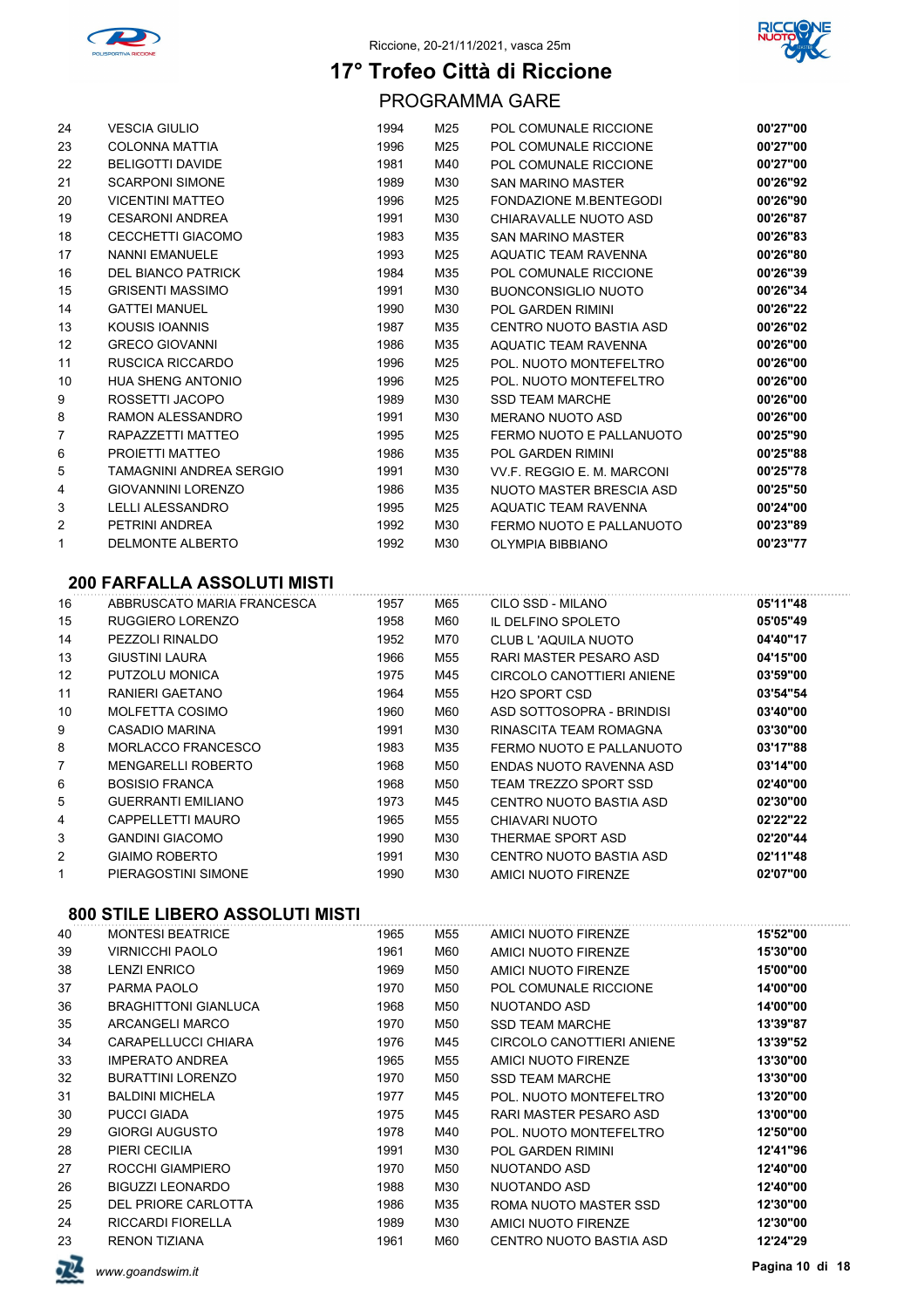



PROGRAMMA GARE

| 22             | COZZARI CORRADO               | 1951 | M70 | CENTRO NUOTO BASTIA ASD       | 12'12"93 |
|----------------|-------------------------------|------|-----|-------------------------------|----------|
| 21             | MOLFETTA PAOLO                | 1965 | M55 | ASD SOTTOSOPRA - BRINDISI     | 12'09"67 |
| 20             | <b>MARUCCI GIANLUCA</b>       | 1970 | M50 | <b>POL GARDEN RIMINI</b>      | 11'50"12 |
| 19             | <b>LANZI MARCO</b>            | 1963 | M55 | RARI MASTER PESARO ASD        | 11'30"00 |
| 18             | DI LIBERTO RICCARDO           | 1972 | M50 | CENTRO NUOTO BASTIA ASD       | 11'18"86 |
| 17             | <b>GUASTELLA FILIPPO</b>      | 1983 | M35 | CENTRO NUOTO BASTIA ASD       | 11'15"00 |
| 16             | ROSATI GIOVACCHINO            | 1970 | M50 | CENTRO NUOTO BASTIA ASD       | 11'01"52 |
| 15             | <b>VACULENCIC OLESEA</b>      | 1974 | M45 | SWIM TEAM ABRUZZO ASD         | 11'00"54 |
| 14             | POMPILI CRISTIANO             | 1973 | M45 | <b>NAUTILUS SSD</b>           | 10'50"00 |
| 13             | <b>GUADALUPI LUCA</b>         | 1972 | M50 | ASD SOTTOSOPRA - BRINDISI     | 10'50"00 |
| 12             | <b>BLASI MICHELA</b>          | 1978 | M40 | ROMA NUOTO MASTER SSD         | 10'48"95 |
| 11             | RINALDINI SUSANNA             | 1986 | M35 | <b>SAN MARINO MASTER</b>      | 10'48"19 |
| 10             | <b>BARTOLOMEI CLELIA</b>      | 1989 | M30 | <b>SAN MARINO MASTER</b>      | 10'30"00 |
| 9              | <b>D'AMICO MICHELA</b>        | 1972 | M50 | NUOTATORI CIVITAVECCHIESI SSD | 10'20"00 |
| 8              | <b>MANKINEN ANNE KATRIINA</b> | 1971 | M50 | FIRENZE NUOTA MASTER          | 10'20"00 |
| $\overline{7}$ | <b>FUCINI CHIARA</b>          | 1993 | M25 | CHIMERA NUOTO                 | 10'16"10 |
| 6              | <b>BERTINI FLAVIO</b>         | 1981 | M40 | ROMA NUOTO MASTER SSD         | 10'15"15 |
| 5              | <b>SANTONI SAMIR</b>          | 1974 | M45 | <b>SSD TEAM MARCHE</b>        | 09'45"69 |
| 4              | <b>BRENDA GIULIA</b>          | 1994 | M25 | SPORT VILLAGE SSD             | 09'45"00 |
| 3              | DI IACOVO LUCA                | 1967 | M55 | RARI MASTER PESARO ASD        | 09'20"00 |
| 2              | SPELONCHI ALESSIO             | 1987 | M35 | <b>POL GARDEN RIMINI</b>      | 09'15"00 |
| 1              | <b>PUCCI MARCO</b>            | 1983 | M35 | ROMA NUOTO MASTER SSD         | 08'49"78 |

| 39             | <b>BILOTTA GIUSEPPE</b>    | 1936 | M85 | CENTRO NUOTO BASTIA ASD         | 07'18"42 |
|----------------|----------------------------|------|-----|---------------------------------|----------|
| 38             | AMENDOLA RENE' ANDREA      | 1971 | M50 | ACLI NUOTO BRINDISI             | 06'45"00 |
| 37             | <b>INNAMORATI GIUSEPPE</b> | 1952 | M70 | CENTRO NUOTO BASTIA ASD         | 06'30"00 |
| 36             | <b>MANARDI LORENZO</b>     | 1996 | M25 | FERMO NUOTO E PALLANUOTO        | 06'30"00 |
| 35             | <b>MOLFETTA PAOLO</b>      | 1965 | M55 | ASD SOTTOSOPRA - BRINDISI       | 06'30"00 |
| 34             | <b>CERMARIA VIRGINIA</b>   | 1984 | M35 | POL COMUNALE RICCIONE           | 06'25"00 |
| 33             | <b>BALDINI MICHELA</b>     | 1977 | M45 | POL. NUOTO MONTEFELTRO          | 06'25"00 |
| 32             | ROCCHI GIAMPIERO           | 1970 | M50 | NUOTANDO ASD                    | 06'20"00 |
| 31             | <b>GHIGLIONE MARCO</b>     | 1958 | M60 | CENTRO NUOTO BASTIA ASD         | 06'15"00 |
| 30             | SOLINAS GIOVANNI           | 1958 | M60 | CENTRO NUOTO BASTIA ASD         | 06'10"00 |
| 29             | DEL PAPA SAMUELE           | 1989 | M30 | FERMO NUOTO E PALLANUOTO        | 06'07"93 |
| 28             | <b>RENON TIZIANA</b>       | 1961 | M60 | CENTRO NUOTO BASTIA ASD         | 06'04"21 |
| 27             | <b>BAZZOCCHI ENRICO</b>    | 1984 | M35 | NUOTANDO ASD                    | 05'55"00 |
| 26             | <b>FULVI ENRICO</b>        | 1983 | M35 | FERMO NUOTO E PALLANUOTO        | 05'51"31 |
| 25             | <b>BIGUZZI LEONARDO</b>    | 1988 | M30 | NUOTANDO ASD                    | 05'45"00 |
| 24             | <b>TARANTINO CRISTINA</b>  | 1955 | M65 | CIRCOLO CANOTTIERI ANIENE       | 05'40"00 |
| 23             | <b>BUONANNO CARLO</b>      | 1972 | M50 | CENTRO NUOTO BASTIA ASD         | 05'35"00 |
| 22             | <b>MARCHESINI ALESSIA</b>  | 1994 | M25 | NUOVO NUOTO GEST SSD            | 05'35"00 |
| 21             | MULAZZANI LAURA            | 1971 | M50 | POL COMUNALE RICCIONE           | 05'35"00 |
| 20             | <b>LANZI MARCO</b>         | 1963 | M55 | RARI MASTER PESARO ASD          | 05'35"00 |
| 19             | <b>ANDRENACCI FABIO</b>    | 1986 | M35 | FERMO NUOTO E PALLANUOTO        | 05'33"23 |
| 18             | <b>MASCIARRI LUCA</b>      | 1979 | M40 | POLISPORT SRL - C.CASTELL       | 05'33"00 |
| 17             | ROSATI GIOVACCHINO         | 1970 | M50 | CENTRO NUOTO BASTIA ASD         | 05'27"75 |
| 16             | <b>BERRINI CLAUDIO</b>     | 1954 | M65 | <b>NUOTO MASTER BRESCIA ASD</b> | 05'20"00 |
| 15             | <b>MINI MICHELE</b>        | 1969 | M50 | AQUATIC TEAM RAVENNA            | 05'15"00 |
| 14             | DI MARTINO MARCO           | 1971 | M50 | <b>AQUATIC TEAM RAVENNA</b>     | 05'15"00 |
| 13             | <b>D'AMICO MICHELA</b>     | 1972 | M50 | NUOTATORI CIVITAVECCHIESI SSD   | 05'08"00 |
| 12             | <b>VANNI SARA</b>          | 1986 | M35 | POL COMUNALE RICCIONE           | 05'00"00 |
| 11             | DEL BARONE ANDREA          | 1974 | M45 | NUOTO CLUB FIRENZE              | 04'55"00 |
| 10             | <b>GUARESCHI MARTINA</b>   | 1990 | M30 | COOPERNUOTO                     | 04'50"00 |
| 9              | SPICOLA TANIA              | 1985 | M35 | CIRCOLO CANOTTIERI ANIENE       | 04'48"00 |
| 8              | <b>RICCI FRANCESCO</b>     | 1985 | M35 | ACLI NUOTO BRINDISI             | 04'41"90 |
| $\overline{7}$ | <b>CALIENDI FLAVIO</b>     | 1993 | M25 | POL. NUOTO MONTEFELTRO          | 04'40"00 |
| 6              | <b>MEZZOLANI SAMUELE</b>   | 1993 | M25 | POL. NUOTO MONTEFELTRO          | 04'35"00 |
| 5              | <b>GIOVANNUCCI LUCA</b>    | 1992 | M30 | <b>FANUM FORTUNAE NUOTO</b>     | 04'34"91 |
| 4              | COLOMBI MASSIMILIANO       | 1983 | M35 | <b>IMOLANUOTO</b>               | 04'22"85 |
| 3              | <b>SPELONCHI ALESSIO</b>   | 1987 | M35 | <b>POL GARDEN RIMINI</b>        | 04'22"55 |
| 2              | <b>FILONZI MATTEO</b>      | 1994 | M25 | <b>FANUM FORTUNAE NUOTO</b>     | 04'20"42 |

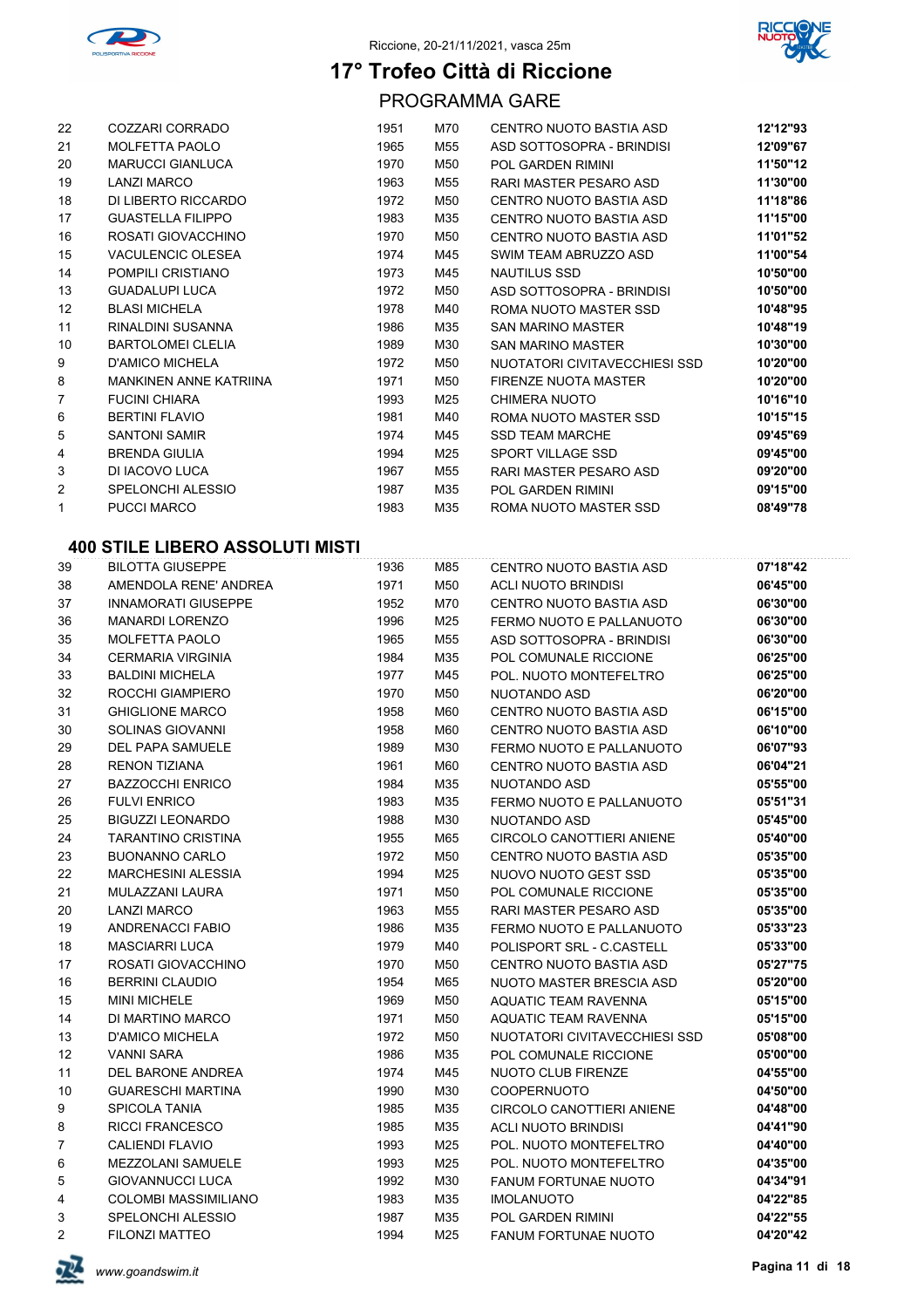



GIAIMO ROBERTO 1991 M30 CENTRO NUOTO BASTIA ASD **04'16"74**

PROGRAMMA GARE

### **200 RANA ASSOLUTI MISTI**

| 28           | <b>LALLA MARIANO</b>               | 1943 | M75 | <b>C.S.PORTICI ASD</b>         | 05'42"12 |
|--------------|------------------------------------|------|-----|--------------------------------|----------|
| 27           | POGGIOLI ANGELO                    | 1949 | M70 | THERMAE SPORT ASD              | 04'50"00 |
| 26           | GALLINA ALESSANDRA                 | 1959 | M60 | VETROCAR CSS VERONA            | 04'30"00 |
| 25           | <b>SALMI CLAUDIO</b>               | 1960 | M60 | <b>SEA SUB MODENA</b>          | 04'14"13 |
| 24           | <b>XELLA LUIGI</b>                 | 1950 | M70 | <b>IMOLANUOTO</b>              | 04'10"00 |
| 23           | <b>MORINI DANIELE</b>              | 1956 | M65 | <b>IMOLANUOTO</b>              | 04'10"00 |
| 22           | LORENZINI CHIARA                   | 1978 | M40 | <b>VIRTUS BUONCONVENTO SSD</b> | 03'59"85 |
| 21           | <b>BARBIERI ELISA</b>              | 1978 | M40 | VIRTUS BUONCONVENTO SSD        | 03'59"00 |
| 20           | <b>BIANCUCCI RAFFAELE</b>          | 1971 | M50 | VIRTUS BUONCONVENTO SSD        | 03'54"00 |
| 19           | <b>VELARDI EUGENIO</b>             | 1953 | M65 | CIRCOLO CANOTTIERI ANIENE      | 03'53"00 |
| 18           | <b>MALFITANO MARCO</b>             | 1966 | M55 | POL.BONDENO CHI GIOCA          | 03'49"47 |
| 17           | PANZETTI NAILA                     | 1990 | M30 | CSI NUOTO OBER FERRARI         | 03'40"00 |
| 16           | CALVISI PIETRO PASQUALE            | 1970 | M50 | <b>SSD TEAM MARCHE</b>         | 03'38"61 |
| 15           | MINI ARIANNA                       | 1992 | M30 | AQUATIC TEAM RAVENNA           | 03'33"00 |
| 14           | <b>BERNARDO FABIO</b>              | 1985 | M35 | OLIMPICA SALENTINA ASD         | 03'30"00 |
| 13           | COLAVITTO MARCELLO                 | 1968 | M50 | <b>ICOS SPORTING CLUB</b>      | 03'28"00 |
| 12           | <b>LAPPI FILIPPO</b>               | 1991 | M30 | POL GIOVANNI MASI              | 03'25"00 |
| 11           | SOLAZZI MARCO                      | 1970 | M50 | <b>SSD TEAM MARCHE</b>         | 03'20"32 |
| 10           | AMOROSO GIOVANNI                   | 1961 | M60 | CIRCOLO CANOTTIERI ANIENE      | 03'18"00 |
| 9            | <b>MINI MICHELE</b>                | 1969 | M50 | AQUATIC TEAM RAVENNA           | 03'15"00 |
| 8            | <b>GUIDI FABRIZIO</b>              | 1961 | M60 | CIRCOLO CANOTTIERI ANIENE      | 03'14"00 |
| 7            | <b>QUATTRINI MATTIA</b>            | 1989 | M30 | CHIARAVALLE NUOTO ASD          | 03'10"45 |
| 6            | <b>CAPACCI MARCO</b>               | 1971 | M50 | RARI NANTES ROMAGNA ASD        | 03'10"00 |
| 5            | <b>MESSINA NICOLA</b>              | 1985 | M35 | NUOTO CLUB 2000 FAENZA         | 03'03"85 |
| 4            | CHITI STEFANIA                     | 1992 | M30 | H. SPORT SSD - FIRENZE         | 02'50"00 |
| 3            | <b>CICCONE ANDREA</b>              | 1986 | M35 | CIRCOLO CANOTTIERI ANIENE      | 02'34"00 |
| 2            | <b>GATTI EDOARDO</b>               | 1991 | M30 | CENTRO NUOTO BASTIA ASD        | 02'22"22 |
| $\mathbf{1}$ | CAVALLETTI ANDREA                  | 1984 | M35 | <b>SSD TEAM MARCHE</b>         | 02'19"03 |
|              |                                    |      |     |                                |          |
|              | <b>100 FARFALLA ASSOLUTI MISTI</b> |      |     |                                |          |
| 25           | DI LAURO GIUSEPPINA ANNA           | 1964 | M55 | DLF NUOTO LIVORNO              | 02'25"00 |
| 24           | FERRARINI GIANMARIA                | 1965 | M55 | DLF NUOTO LIVORNO              | 02'10"00 |
| 23           | PUTZOLU MONICA                     | 1975 | M45 | CIRCOLO CANOTTIERI ANIENE      | 01'52"00 |
| 22           | ALBERANI MARGHERITA                | 1979 | M40 | ASD FANATIK TEAM FORLI'        | 01'45"00 |
| 21           | MOLFETTA COSIMO                    | 1960 | M60 | ASD SOTTOSOPRA - BRINDISI      | 01'40"00 |
| 20           | <b>CAROCCI MATTIA</b>              | 1981 | M40 | THEBRIS SPORTING VILLAGE       | 01'40"00 |
| 19           | <b>MASCIARRI LUCA</b>              | 1979 | M40 | POLISPORT SRL - C.CASTELL      | 01'30"00 |
| 18           | TAGLIAVENTI ELEONORA               | 1981 | M40 | POL GARDEN RIMINI              | 01'25"00 |
| 17           | CARBONI GAETANO                    | 1955 | M65 | CIRCOLO CANOTTIERI ANIENE      | 01'20"00 |
| 16           | BONORA MARTINA                     | 1994 | M25 | CENTRO NUOTO COPPARO           | 01'18"00 |
| 15           | MORLACCO FRANCESCO                 | 1983 | M35 | FERMO NUOTO E PALLANUOTO       | 01'16"98 |
| 14           | <b>SCITA DEBORA</b>                | 1994 | M25 | THERMAE SPORT ASD              | 01'16"15 |
| 13           | <b>GUERRA CRISTIANO</b>            | 1970 | M50 | <b>SAN MARINO MASTER</b>       | 01'15"00 |
| 12           | <b>BALDUCCI ALICE</b>              | 1987 | M35 | <b>IMOLANUOTO</b>              | 01'11"62 |
| 11           | PAOLINI MATTEO                     | 1979 | M40 | NUOTO CLUB FIRENZE             | 01'11"00 |
| 10           | <b>BOSISIO FRANCA</b>              | 1968 | M50 | TEAM TREZZO SPORT SSD          | 01'10"00 |
| 9            | <b>CAFAGNA FEDELE</b>              | 1983 | M35 | CENTRO SPORTIVO LIG 2.0 SSD    | 01'09"98 |
| 8            | VALCAVI LUCA                       | 1988 | M30 | CSI NUOTO OBER FERRARI         | 01'07"00 |
| 7            | <b>ORIANI GIACOMO</b>              | 1991 | M30 | NUOTO CLUB 2000 FAENZA         | 01'06"20 |
| 6            | <b>BERTINI FLAVIO</b>              | 1981 | M40 | ROMA NUOTO MASTER SSD          | 01'03"86 |
| 5            | <b>LATINI DAVIDE</b>               | 1972 | M50 | POL COMUNALE RICCIONE          | 01'03"00 |
| 4            | <b>CAPPUGI ANDREA</b>              | 1994 | M25 | ROMA NUOTO MASTER SSD          | 01'00"84 |
| 3            | CANTAGALLI DAVIDE                  | 1989 | M30 | <b>IMOLANUOTO</b>              | 01'00"00 |
| 2            | PIERAGOSTINI SIMONE                | 1990 | M30 | AMICI NUOTO FIRENZE            | 00'58"00 |
| 1            | <b>BALDI NICCOLO'</b>              | 1992 | M30 | AMICI NUOTO FIRENZE            | 00'55"50 |
|              |                                    |      |     |                                |          |

### **50 DORSO ASSOLUTI MISTI**

| 60 | <b>GIOGLI GIUSEPPINA</b> | 1952 | M70 | POLISPORT SRL - C.CASTELL | 01'05"74 |
|----|--------------------------|------|-----|---------------------------|----------|
|    |                          |      |     |                           |          |

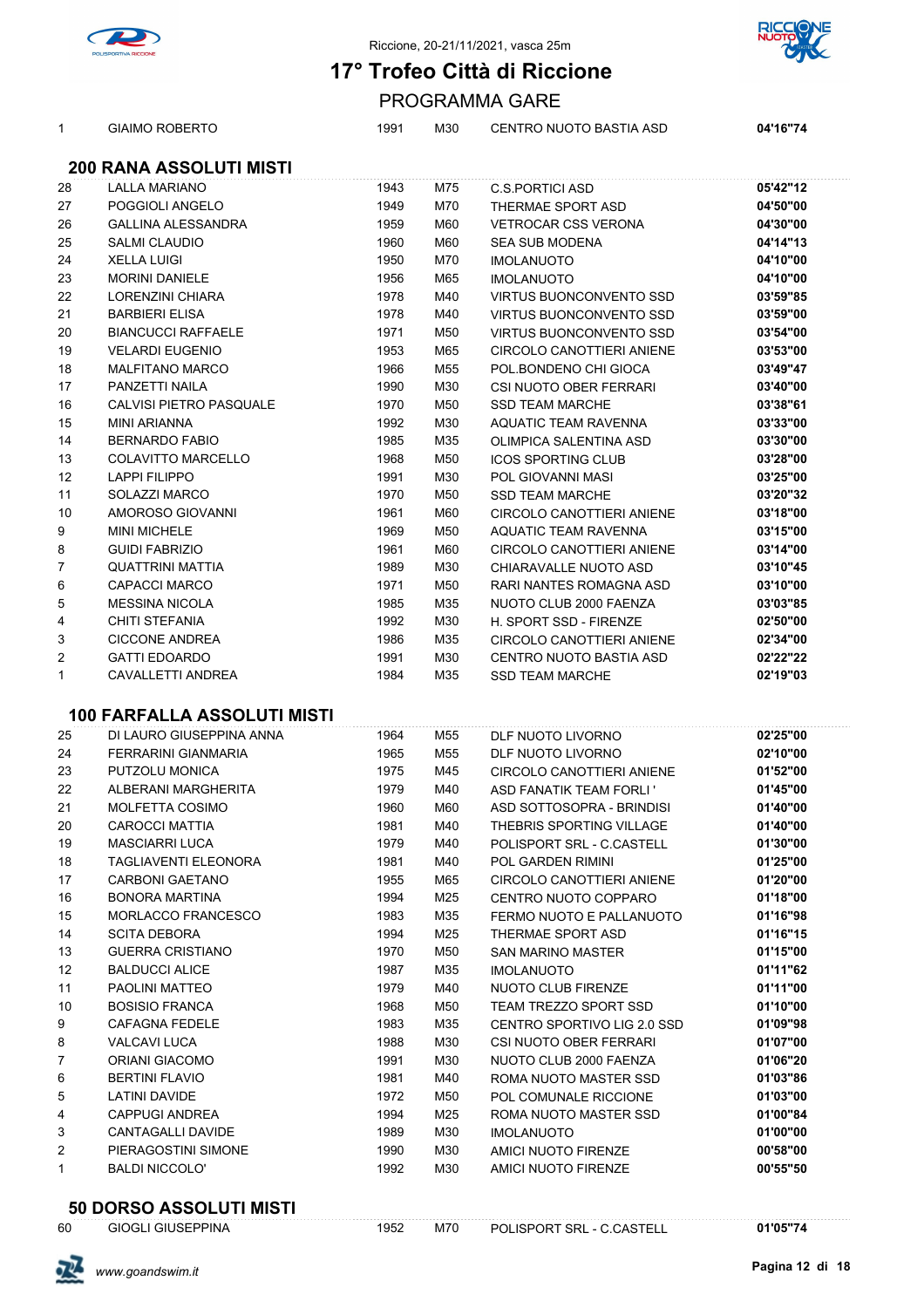



PROGRAMMA GARE

| 59 | ROSSINI MARCELLO            | 1935 | M85 | RARI MASTER PESARO ASD         | 01'05"50 |
|----|-----------------------------|------|-----|--------------------------------|----------|
| 58 | <b>MONALDINI NADIA</b>      | 1958 | M60 | <b>SAN MARINO MASTER</b>       | 00'59"00 |
| 57 | <b>FELICINI PATRIZIA</b>    | 1969 | M50 | AREZZO NUOTO                   | 00'55"00 |
| 56 | AMBROSI ANDREA              | 1979 | M40 | THEBRIS SPORTING VILLAGE       | 00'55"00 |
| 55 | <b>BELLETTI SANDRO</b>      | 1949 | M70 | POLISPORT SRL - C.CASTELL      | 00'52"00 |
| 54 | <b>CREDI GLORIA</b>         | 1966 | M55 | <b>AQUATIC TEAM RAVENNA</b>    | 00'52"00 |
| 53 | AL ANSARI LAYLA             | 1971 | M50 | THEBRIS SPORTING VILLAGE       | 00'51"13 |
| 52 | CARACCIOLO ALESSANDRA       | 1977 | M45 | THEBRIS SPORTING VILLAGE       | 00'50"20 |
| 51 | <b>CASADEI KARIN</b>        | 1985 | M35 | SAN MARINO MASTER              | 00'50"00 |
| 50 | <b>FRANCESCHI MICHELA</b>   | 1978 | M40 | POLISPORT SRL - C.CASTELL      | 00'49"68 |
| 49 | <b>MIGLIORATI GIUSEPPE</b>  | 1951 | M70 | CENTRO NUOTO BASTIA ASD        | 00'49"37 |
| 48 | <b>MOLINARI VANNI</b>       | 1973 | M45 | TEAM FUTURA ASD - EMILIA       | 00'49"10 |
| 47 | ROSSETTI ROBERTO            | 1969 | M50 | <b>ACLI NUOTO BRINDISI</b>     | 00'48"11 |
| 46 | NORA ANGELA                 | 1960 | M60 | <b>SEA SUB MODENA</b>          | 00'48"00 |
| 45 | <b>DAMIANI ALBERTO</b>      | 1963 | M55 | SAN MARINO MASTER              | 00'47"90 |
| 44 | LUCCHETTI FABRIZIO          | 1964 | M55 | POLISPORT SRL - C.CASTELL      | 00'47"50 |
| 43 | <b>BALDUCCI LUCA</b>        | 1962 | M60 | POLISPORT SRL - C.CASTELL      | 00'47"00 |
| 42 | <b>MORELLI MASSIMO</b>      | 1962 | M60 | <b>IMOLANUOTO</b>              | 00'45"00 |
| 41 | AMENDOLA RENE' ANDREA       | 1971 | M50 | <b>ACLI NUOTO BRINDISI</b>     | 00'44"91 |
| 40 | <b>OSTI ROMANO</b>          | 1961 | M60 | POL GIOVANNI MASI              | 00'44"50 |
| 39 | D'ALOIA ANTONIO             | 1973 | M45 | <b>FANUM FORTUNAE NUOTO</b>    | 00'43"93 |
| 38 | PONTELLINI DAVIDE           | 1981 | M40 | POL. NUOTO MONTEFELTRO         | 00'43"00 |
| 37 | <b>GIOVANETTI ANGELA</b>    | 1970 | M50 | <b>AQUATIC TEAM RAVENNA</b>    | 00'43"00 |
| 36 | <b>BOZZOLI ARIANNA</b>      | 1996 | M25 | RARI MASTER PESARO ASD         | 00'42"00 |
| 35 | ZAOLI MARCO                 | 1955 | M65 | <b>POL GARDEN RIMINI</b>       | 00'41"83 |
| 34 | DELBIANCO LUCA              | 1967 | M55 | POL COMUNALE RICCIONE          | 00'41"70 |
| 33 | <b>BURINI DEBORA</b>        | 1992 | M30 | CHIARAVALLE NUOTO ASD          | 00'41"55 |
| 32 | <b>BETTI ELENA</b>          | 1994 | M25 | AQUATIC TEAM RAVENNA           | 00'41"00 |
| 31 | <b>CHIAPPINI FRANCESCO</b>  | 1996 | M25 | THEBRIS SPORTING VILLAGE       | 00'41"00 |
| 30 | ALBERANI MARGHERITA         | 1979 | M40 | ASD FANATIK TEAM FORLI'        | 00'41"00 |
| 29 | <b>FRANCINI FILIPPO</b>     | 1973 | M45 | POL. NUOTO MONTEFELTRO         | 00'40"00 |
| 28 | <b>MANFRINI ERCOLANO</b>    | 1958 | M60 | <b>SSD TEAM MARCHE</b>         | 00'39"50 |
| 27 | <b>BERGONZINI SARA</b>      | 1979 | M40 | POL.BONDENO CHI GIOCA          | 00'39"46 |
| 26 | RUMOR ALESSANDRO            | 1970 | M50 | AMICI NUOTO FIRENZE            | 00'39"00 |
| 25 | PETRERA ROBERTO             | 1964 | M55 | <b>EMMEDUE SSD</b>             | 00'39"00 |
| 24 | <b>BOZZOLI MATILDE</b>      | 1986 | M35 | TEAM FUTURA ASD - EMILIA       | 00'38"00 |
| 23 | ROSSINI MARCO GIANCARLO     | 1976 | M45 | <b>SAN MARINO MASTER</b>       | 00'38"00 |
| 22 | PASSINETTI ANDREA           | 1968 | M50 | FANUM FORTUNAE NUOTO           | 00'38"00 |
| 21 | RANDI STEFANO               | 1963 | M55 | RINASCITA TEAM ROMAGNA         | 00'38"00 |
| 20 | PETRI MASSIMILIANO          | 1973 | M45 | <b>VIRTUS BUONCONVENTO SSD</b> | 00'38"00 |
| 19 | <b>BALBONI IRENE</b>        | 1996 | M25 | CENTRO NUOTO COPPARO           | 00'37"50 |
| 18 | <b>GALLONI UMBERTO</b>      | 1967 | M55 | <b>SAN MARINO MASTER</b>       | 00'37"18 |
| 17 | <b>LUCHETTI ELENA</b>       | 1995 | M25 | THEBRIS SPORTING VILLAGE       | 00'37"00 |
| 16 | <b>GIROLAMI ALBERTO</b>     | 1959 | M60 | A.B. TEAM ASD                  | 00'36"95 |
| 15 | <b>BENZI CLAUDIO</b>        | 1981 | M40 | RINASCITA TEAM ROMAGNA         | 00'36"00 |
| 14 | <b>FERRARI MAURO</b>        | 1968 | M50 | CSI NUOTO OBER FERRARI         | 00'36"00 |
| 13 | <b>MARINI RICCARDO</b>      | 1981 | M40 | TEAM FUTURA ASD - EMILIA       | 00'35"00 |
| 12 | PONTI ANDREA                | 1987 | M35 | ASD FANATIK TEAM FORLI'        | 00'35"00 |
| 11 | PAROCCHI SILVIA             | 1966 | M55 | <b>MOLINELLA NUOTO ASD</b>     | 00'33"97 |
| 10 | <b>SCHIAVONI MIRKO</b>      | 1992 | M30 | CHIARAVALLE NUOTO ASD          | 00'33"39 |
| 9  | <b>LEONARDI FRANCESCO</b>   | 1993 | M25 | CENTRO NUOTO BASTIA ASD        | 00'33"21 |
| 8  | ZOLI DAVIDE                 | 1985 | M35 | NUOTANDO ASD                   | 00'33"00 |
| 7  | <b>TERMITE MASSIMILIANO</b> | 1978 | M40 | CENTRO NUOTO BASTIA ASD        | 00'32"51 |
| 6  | <b>BUCA LAURA</b>           | 1991 | M30 | <b>FLAMINIO SPORTING CLUB</b>  | 00'32"20 |
| 5  | <b>BOGA DAVIDE</b>          | 1969 | M50 | POL GARDEN RIMINI              | 00'32"15 |
| 4  | <b>BELLAGAMBA FRANCESCO</b> | 1992 | M30 | <b>FANUM FORTUNAE NUOTO</b>    | 00'31"41 |
| 3  | LONZARDI LINDA              | 1991 | M30 | AMICI NUOTO FIRENZE            | 00'31"30 |
| 2  | POMPIGNA FEDERICO           | 1996 | M25 | POL. NUOTO MONTEFELTRO         | 00'31"29 |
| 1  | <b>GRAZIUSO ALESSANDRO</b>  | 1996 | M25 | AMICI NUOTO FIRENZE            | 00'26"50 |
|    |                             |      |     |                                |          |

# **200 MISTI ASSOLUTI MISTI**<br>30 AGRESTINI PIERFRANCO

AGRESTINI PIERFRANCO 1940 M80 POL GARDEN RIMINI **05'37"78**

52.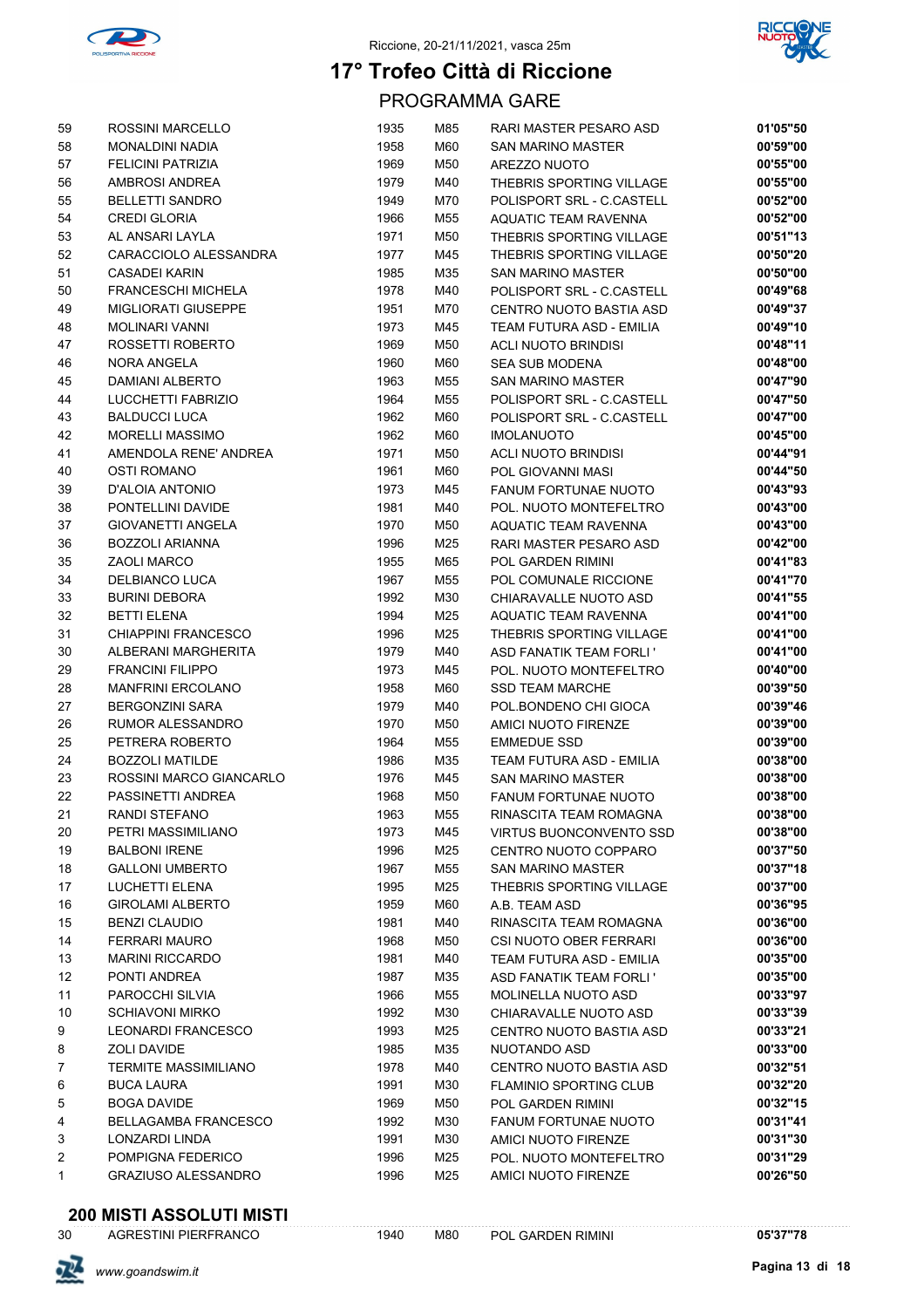



PROGRAMMA GARE

| 29              | DI LAURO GIUSEPPINA ANNA    | 1964 | M55 | DLF NUOTO LIVORNO              | 05'10"00 |
|-----------------|-----------------------------|------|-----|--------------------------------|----------|
| 28              | <b>FERRARINI GIANMARIA</b>  | 1965 | M55 | DLF NUOTO LIVORNO              | 04'40"00 |
| 27              | <b>GALLINA ALESSANDRA</b>   | 1959 | M60 | <b>VETROCAR CSS VERONA</b>     | 04'20"00 |
| 26              | DA SILVA MARISE             | 1962 | M60 | POL GARDEN RIMINI              | 04'12"82 |
| 25              | <b>MORINI DANIELE</b>       | 1956 | M65 | <b>IMOLANUOTO</b>              | 04'10"00 |
| 24              | <b>BELLINELLO GAETANO</b>   | 1966 | M55 | ROVIGO NUOTO                   | 03'50"00 |
| 23              | ANGELICI HORECKI VALENTINA  | 1984 | M35 | <b>VIRTUS BUONCONVENTO SSD</b> | 03'45"62 |
| 22              | <b>BARBIERI ELISA</b>       | 1978 | M40 | <b>VIRTUS BUONCONVENTO SSD</b> | 03'45"00 |
| 21              | <b>CARTA LEONARDO</b>       | 1982 | M40 | <b>VIRTUS BUONCONVENTO SSD</b> | 03'40"72 |
| 20              | <b>FERRARINI ELEONORA</b>   | 1991 | M30 | NEW TEAM GIANO ASD             | 03'40"00 |
| 19              | <b>MORELLI MASSIMO</b>      | 1962 | M60 | <b>IMOLANUOTO</b>              | 03'30"00 |
| 18              | <b>MARAMAI RICCARDO</b>     | 1976 | M45 | <b>VIRTUS BUONCONVENTO SSD</b> | 03'25"13 |
| 17              | <b>MUCCIOLI DIEGO</b>       | 1978 | M40 | <b>SAN MARINO MASTER</b>       | 03'21"33 |
| 16              | <b>BECCI FEDERICA</b>       | 1987 | M35 | CHIARAVALLE NUOTO ASD          | 03'20"86 |
| 15              | <b>LALLI STEFANO</b>        | 1962 | M60 | CIRCOLO CANOTTIERI ANIENE      | 03'16"00 |
| 14              | <b>TURRA MATTEO</b>         | 1971 | M50 | POL GIOVANNI MASI              | 03'10"00 |
| 13              | <b>SCIANNAMEA VALERIO</b>   | 1956 | M65 | CIRCOLO CANOTTIERI ANIENE      | 03'05"00 |
| 12 <sup>°</sup> | PETRACCHI DANIELA           | 1963 | M55 | ROMA NUOTO MASTER SSD          | 02'56"74 |
| 11              | DEL PRIORE CARLOTTA         | 1986 | M35 | ROMA NUOTO MASTER SSD          | 02'56"48 |
| 10              | <b>LEONARDI FRANCESCO</b>   | 1993 | M25 | CENTRO NUOTO BASTIA ASD        | 02'52"52 |
| 9               | <b>GUERRIERI ALESSANDRO</b> | 1980 | M40 | <b>SAN MARINO MASTER</b>       | 02'47"00 |
| 8               | <b>VANNI SARA</b>           | 1986 | M35 | POL COMUNALE RICCIONE          | 02'43"00 |
| $\overline{7}$  | <b>VERLICCHI MAURO</b>      | 1971 | M50 | AQUATIC TEAM RAVENNA           | 02'36"00 |
| 6               | FERRARI VITTORIO            | 1966 | M55 | ROMA NUOTO MASTER SSD          | 02'35"25 |
| 5               | <b>BUSIGNANI MASSIMO</b>    | 1968 | M50 | <b>IMOLANUOTO</b>              | 02'32"00 |
| 4               | PARASECOLI JACOPO           | 1996 | M25 | CHIARAVALLE NUOTO ASD          | 02'24"88 |
| 3               | <b>GANDINI GIACOMO</b>      | 1990 | M30 | THERMAE SPORT ASD              | 02'22"03 |
| 2               | SONDALI GIAN LUCA           | 1966 | M55 | CIRCOLO CANOTTIERI ANIENE      | 02'21"00 |
| 1               | ANCARANI STEFANO            | 1990 | M30 | <b>IMOLANUOTO</b>              | 02'10"00 |

| 102 | DE ANGELIS MARILENA          | 1945 | M75 | POL GIOVANNI MASI              | 02'00"00 |
|-----|------------------------------|------|-----|--------------------------------|----------|
| 101 | <b>GIOGLI GIUSEPPINA</b>     | 1952 | M70 | POLISPORT SRL - C.CASTELL      | 01'59"44 |
| 100 | ROSSINI MARCELLO             | 1935 | M85 | RARI MASTER PESARO ASD         | 01'55"00 |
| 99  | <b>BIONDI EMANUELE</b>       | 1975 | M45 | POL COMUNALE RICCIONE          | 01'50"00 |
| 98  | URBANELLI ELENA              | 1988 | M30 | THEBRIS SPORTING VILLAGE       | 01'47"00 |
| 97  | PASCUZZI FRANCESCO PAOLO     | 1968 | M50 | AREZZO NUOTO                   | 01'45"00 |
| 96  | <b>ZOFFOLI GIUSEPPE</b>      | 1954 | M65 | <b>SAN MARINO MASTER</b>       | 01'40"00 |
| 95  | <b>NERI NERIO</b>            | 1948 | M70 | POLISPORT SRL - C.CASTELL      | 01'40"00 |
| 94  | <b>CANDIDORI LUCIA</b>       | 1989 | M30 | FERMO NUOTO E PALLANUOTO       | 01'36"24 |
| 93  | <b>GIUSTINI BIANCA-MARIA</b> | 1960 | M60 | RARI MASTER PESARO ASD         | 01'36"00 |
| 92  | SORCI MAURIZIO               | 1974 | M45 | CENTRO NUOTO BASTIA ASD        | 01'35"05 |
| 91  | PERRONE PAOLO                | 1946 | M75 | <b>ASD FANATIK TEAM FORLI'</b> | 01'35"00 |
| 90  | ALESSANDRONI SIMONE          | 1974 | M45 | POL COMUNALE RICCIONE          | 01'35"00 |
| 89  | <b>LUCCHETTI FABRIZIO</b>    | 1964 | M55 | POLISPORT SRL - C.CASTELL      | 01'33"00 |
| 88  | <b>ROMANI GABRIELE</b>       | 1948 | M70 | GS SAMB 87                     | 01'32"02 |
| 87  | <b>LUNEDEI DAVIDE</b>        | 1982 | M40 | <b>SAN MARINO MASTER</b>       | 01'30"00 |
| 86  | SIMONCELLI GIULIA            | 1995 | M25 | POL. NUOTO MONTEFELTRO         | 01'30"00 |
| 85  | <b>BALDUCCI LUCA</b>         | 1962 | M60 | POLISPORT SRL - C.CASTELL      | 01'30"00 |
| 84  | <b>TESI LUCA</b>             | 1961 | M60 | NUOTO CLUB FIRENZE             | 01'28"00 |
| 83  | <b>BIANCUCCI RAFFAELE</b>    | 1971 | M50 | <b>VIRTUS BUONCONVENTO SSD</b> | 01'26"29 |
| 82  | <b>CREDI GLORIA</b>          | 1966 | M55 | AQUATIC TEAM RAVENNA           | 01'26"00 |
| 81  | <b>SCARPONI VALENTINA</b>    | 1980 | M40 | IL GRILLO SSD CIVITANOVA       | 01'25"25 |
| 80  | <b>BOZZOLI ARIANNA</b>       | 1996 | M25 | RARI MASTER PESARO ASD         | 01'25"00 |
| 79  | PRELAZZI CHERUBINO           | 1955 | M65 | <b>FIRENZE NUOTA MASTER</b>    | 01'25"00 |
| 78  | PAPALINI OTTAVIA             | 1984 | M35 | ACQUA TEAM SENIGALLIA ASD      | 01'25"00 |
| 77  | ANGELI MAURO                 | 1964 | M55 | <b>POL GARDEN RIMINI</b>       | 01'25"00 |
| 76  | <b>RENZI RENZO</b>           | 1950 | M70 | <b>SAN MARINO MASTER</b>       | 01'24"95 |
| 75  | <b>DAMIANI ALBERTO</b>       | 1963 | M55 | <b>SAN MARINO MASTER</b>       | 01'24"89 |
| 74  | <b>VALLESI VERONICA</b>      | 1996 | M25 | IL GRILLO SSD CIVITANOVA       | 01'23"08 |
| 73  | <b>MOLINARI VANNI</b>        | 1973 | M45 | TEAM FUTURA ASD - EMILIA       | 01'22"15 |
| 72  | <b>MARTIGNANI ALBERTO</b>    | 1961 | M60 | CSI NUOTO OBER FERRARI         | 01'22"00 |

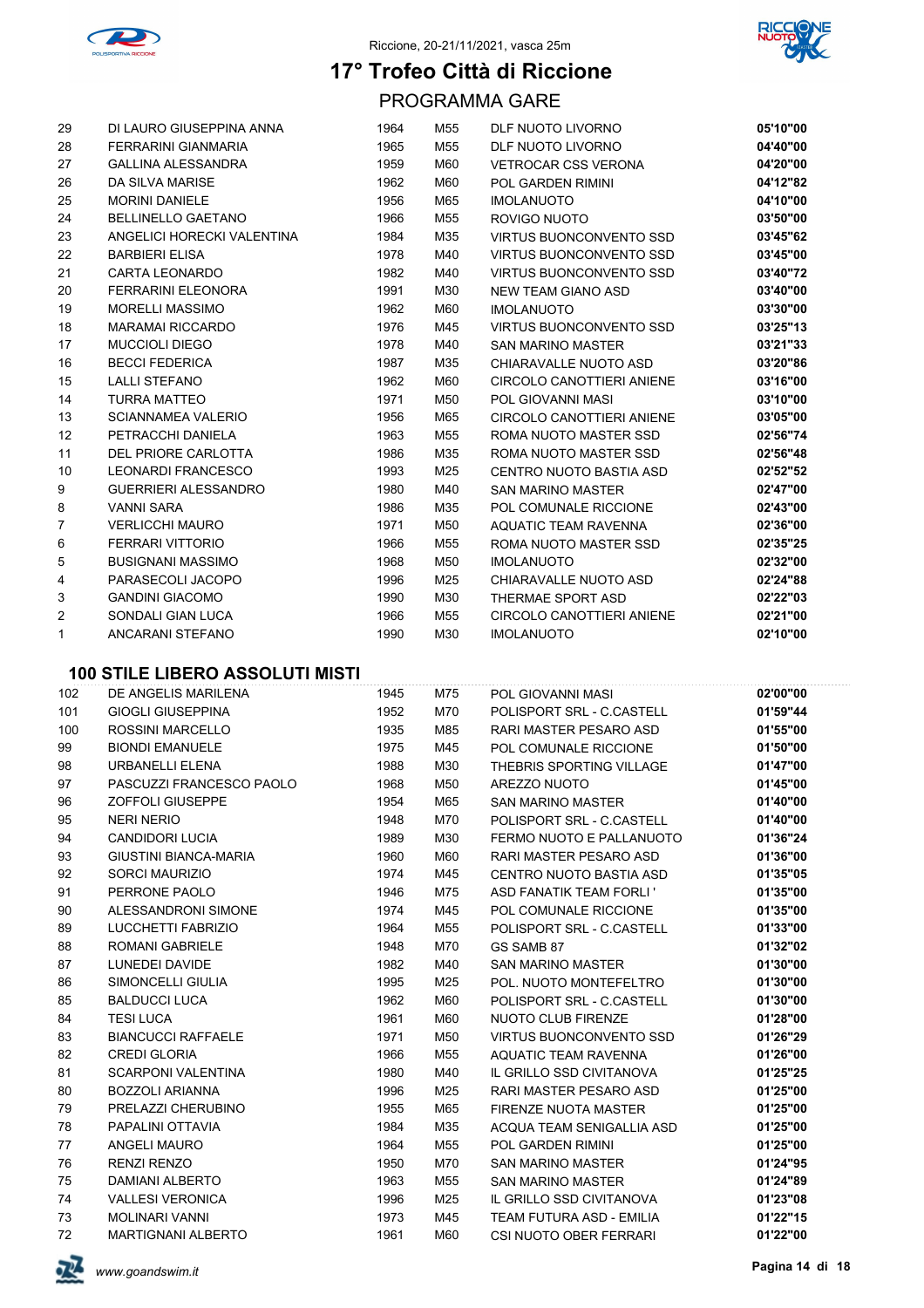



| 71 | D'ALOIA ANTONIO               | 1973 | M45 | <b>FANUM FORTUNAE NUOTO</b>    | 01'21"22 |
|----|-------------------------------|------|-----|--------------------------------|----------|
| 70 | <b>BURINI DEBORA</b>          | 1992 | M30 | CHIARAVALLE NUOTO ASD          | 01'20"95 |
| 69 | <b>BECCHETTI ROMOLO</b>       | 1946 | M75 | VIRTUS BUONCONVENTO SSD        | 01'20"21 |
| 68 | AMBROSI ANDREA                | 1979 | M40 | THEBRIS SPORTING VILLAGE       | 01'20"00 |
| 67 | LUTAZI ANDREA                 | 1985 | M35 | THEBRIS SPORTING VILLAGE       | 01'20"00 |
| 66 | <b>FRANCINI FILIPPO</b>       | 1973 | M45 | POL. NUOTO MONTEFELTRO         | 01'20"00 |
| 65 | PETRI MASSIMILIANO            | 1973 | M45 | <b>VIRTUS BUONCONVENTO SSD</b> | 01'18"71 |
| 64 | SANTINELLI FILIPPO            | 1975 | M45 | FANUM FORTUNAE NUOTO           | 01'18"00 |
| 63 | PONTELLINI DAVIDE             | 1981 | M40 | POL. NUOTO MONTEFELTRO         | 01'17"00 |
| 62 | <b>TOSATTO SIMONE</b>         | 1967 | M55 | AQUATIC TEAM RAVENNA           | 01'16"00 |
| 61 | <b>MARAMAI RICCARDO</b>       | 1976 | M45 | <b>VIRTUS BUONCONVENTO SSD</b> | 01'15"00 |
| 60 | <b>DEGLI AGOSTINI BARBARA</b> | 1970 | M50 | AMICI NUOTO FIRENZE            | 01'15"00 |
| 59 | <b>LELLI MARCO</b>            | 1972 | M50 | AMICI NUOTO FIRENZE            | 01'15"00 |
| 58 | <b>BOZZOLI MATILDE</b>        | 1986 | M35 |                                | 01'15"00 |
|    |                               |      |     | TEAM FUTURA ASD - EMILIA       |          |
| 57 | <b>FULVI ENRICO</b>           | 1983 | M35 | FERMO NUOTO E PALLANUOTO       | 01'14"84 |
| 56 | PASTORE SERENA                | 1979 | M40 | OLIMPICA SALENTINA ASD         | 01'14"50 |
| 55 | <b>BETTI ELENA</b>            | 1994 | M25 | AQUATIC TEAM RAVENNA           | 01'14"00 |
| 54 | ROSSETTI ROBERTO              | 1969 | M50 | <b>ACLI NUOTO BRINDISI</b>     | 01'13"92 |
| 53 | MARCHESINI ALESSIA            | 1994 | M25 | NUOVO NUOTO GEST SSD           | 01'13"73 |
| 52 | POLI GIUSEPPE                 | 1964 | M55 | CHIARAVALLE NUOTO ASD          | 01'13"46 |
| 51 | <b>BECCI FEDERICA</b>         | 1987 | M35 | CHIARAVALLE NUOTO ASD          | 01'13"06 |
| 50 | <b>CAROCCI MATTIA</b>         | 1981 | M40 | THEBRIS SPORTING VILLAGE       | 01'13"06 |
| 49 | <b>GHELLI CLAUDIO</b>         | 1961 | M60 | ROMA NUOTO MASTER SSD          | 01'10"53 |
| 48 | DE PAOLIS ENRICO              | 1994 | M25 | PINGUINO NUOTO - AVEZZANO      | 01'10"50 |
| 47 | <b>TESAURI MARCO</b>          | 1996 | M25 | OLYMPIA BIBBIANO               | 01'10"00 |
| 46 | TAGLIAVENTI ELEONORA          | 1981 | M40 | POL GARDEN RIMINI              | 01'10"00 |
| 45 | TAMAGNINI STEFANO             | 1974 | M45 | POL COMUNALE RICCIONE          | 01'10"00 |
| 44 | <b>CARPINETI GIULIA</b>       | 1995 | M25 | POL. NUOTO MONTEFELTRO         | 01'09"00 |
| 43 | RANDI STEFANO                 | 1963 | M55 | RINASCITA TEAM ROMAGNA         | 01'08"76 |
| 42 | CHIARELLO FABIO               | 1964 | M55 | NUOTO CLUB FIRENZE             | 01'08"00 |
| 41 | DE VINCENTIS ROMEO            | 1996 | M25 | PINGUINO NUOTO - AVEZZANO      | 01'08"00 |
| 40 | <b>ANDRENACCI FABIO</b>       | 1986 | M35 | FERMO NUOTO E PALLANUOTO       | 01'07"66 |
| 39 | CAPECCI IGOR                  | 1973 | M45 | CHIARAVALLE NUOTO ASD          | 01'07"15 |
| 38 | <b>CROCI SIMONE</b>           | 1979 | M40 | <b>NS MARCHE SSD</b>           | 01'06"52 |
| 37 | <b>BONORA MARTINA</b>         | 1994 | M25 | CENTRO NUOTO COPPARO           | 01'06"00 |
| 36 | <b>NARDI DARIO</b>            | 1959 | M60 | RARI MASTER PESARO ASD         | 01'06"00 |
| 35 | <b>GIOMMI MATTEO</b>          | 1993 | M25 | <b>FANUM FORTUNAE NUOTO</b>    | 01'05"27 |
| 34 | <b>LUCHETTI ELENA</b>         | 1995 | M25 | THEBRIS SPORTING VILLAGE       | 01'05"00 |
| 33 | LAZZARI MARCO                 | 1984 | M35 | <b>SAN MARINO MASTER</b>       | 01'05"00 |
| 32 | <b>MARINI RICCARDO</b>        | 1981 | M40 | TEAM FUTURA ASD - EMILIA       | 01'05"00 |
| 31 | PIERLEONI FILIPPO             | 1982 | M40 | POL. NUOTO MONTEFELTRO         | 01'05"00 |
| 30 | ROVETTA GRETA                 | 1985 | M35 | NUOTO MASTER BRESCIA ASD       | 01'05"00 |
| 29 | <b>BRAMUCCI SARA</b>          | 1992 | M30 | CHIARAVALLE NUOTO ASD          | 01'04"98 |
| 28 | <b>DEGIROLAMO VITO</b>        | 1989 | M30 | <b>ICOS SPORTING CLUB</b>      | 01'04"90 |
| 27 | QUATTRINI MATTIA              | 1989 | M30 | CHIARAVALLE NUOTO ASD          | 01'04"89 |
| 26 | <b>MENSITIERI EDOARDO</b>     | 1966 | M55 | RARI MASTER PESARO ASD         | 01'04"50 |
| 25 | <b>VENTURINI MATTEO</b>       | 1986 | M35 | POL GARDEN RIMINI              | 01'04"20 |
| 24 | <b>BELLAGAMBA FRANCESCO</b>   | 1992 | M30 | <b>FANUM FORTUNAE NUOTO</b>    | 01'04"00 |
| 23 | <b>BALDUCCI ALICE</b>         | 1987 | M35 | <b>IMOLANUOTO</b>              | 01'03"94 |
| 22 | <b>BIANCHI MANUEL</b>         | 1980 | M40 | POL GARDEN RIMINI              | 01'03"68 |
| 21 | TINI ELENA                    | 1989 | M30 | SAN MARINO MASTER              | 01'03"35 |
| 20 | RAVAROTTO MARTINA             | 1992 | M30 | THERMAE SPORT ASD              | 01'02"10 |
| 19 | CAMILLI MELETANI STEFANO      | 1978 | M40 | <b>FANUM FORTUNAE NUOTO</b>    | 01'01"89 |
| 18 | <b>GUARESCHI MARTINA</b>      | 1990 | M30 | <b>COOPERNUOTO</b>             | 01'01"64 |
| 17 | <b>VALCAVI LUCA</b>           | 1988 | M30 |                                | 01'01"00 |
|    |                               |      |     | CSI NUOTO OBER FERRARI         |          |
| 16 | GIOVANNUCCI LUCA              | 1992 | M30 | <b>FANUM FORTUNAE NUOTO</b>    | 01'00"41 |
| 15 | <b>GUERRA MATTIA</b>          | 1987 | M35 | <b>SAN MARINO MASTER</b>       | 01'00"00 |
| 14 | PAVAN MATTEO                  | 1983 | M35 | CENTRO NUOTO LE BANDIE         | 00'59"92 |
| 13 | CECCHETTI GIACOMO             | 1983 | M35 | <b>SAN MARINO MASTER</b>       | 00'59"66 |
| 12 | PACE STEFANO                  | 1991 | M30 | NUOTO CLUB FIRENZE             | 00'59"50 |
| 11 | <b>SCARPONI SIMONE</b>        | 1989 | M30 | <b>SAN MARINO MASTER</b>       | 00'59"33 |
| 10 | KOUSIS IOANNIS                | 1987 | M35 | CENTRO NUOTO BASTIA ASD        | 00'59"05 |

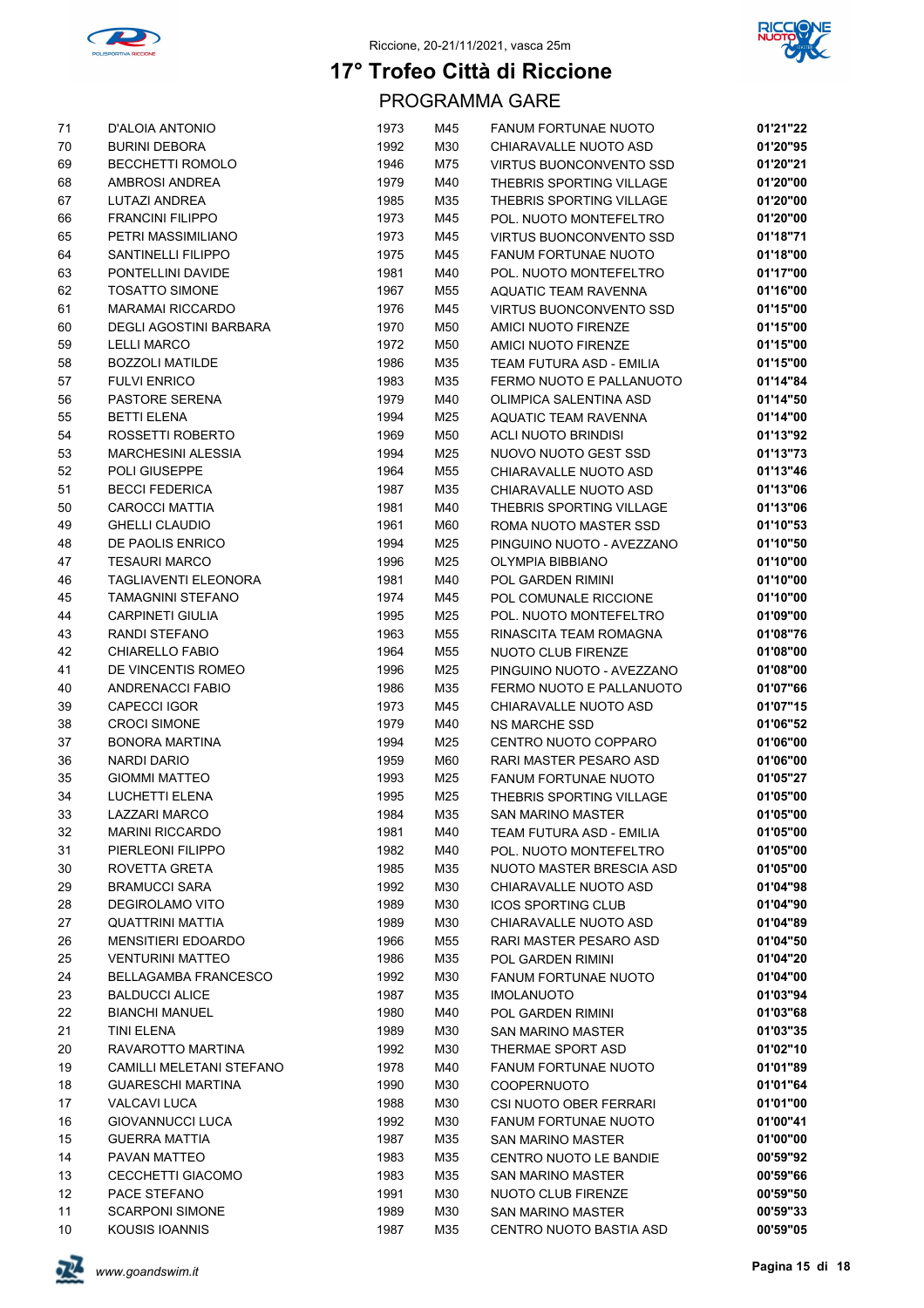



PROGRAMMA GARE

| 9              | <b>NANNI MARCO</b>       | 1965 | M55 | ASD FANATIK TEAM FORLI'     | 00'59"00 |
|----------------|--------------------------|------|-----|-----------------------------|----------|
| 8              | LONZARDI LINDA           | 1991 | M30 | AMICI NUOTO FIRENZE         | 00'59"00 |
|                | <b>SEGATO FRANCESCO</b>  | 1979 | M40 | NUOTO CLUB FIRENZE          | 00'59"00 |
| 6              | <b>BENZI CLAUDIO</b>     | 1981 | M40 | RINASCITA TEAM ROMAGNA      | 00'58"17 |
| 5              | TAMAGNINI ANDREA SERGIO  | 1991 | M30 | VV F. REGGIO E. M. MARCONI  | 00'56"63 |
| 4              | <b>WESTBOWSKI ANDREA</b> | 1985 | M35 | AQUATIC TEAM RAVENNA        | 00'56"10 |
| 3              | FILONZI MATTEO           | 1994 | M25 | <b>FANUM FORTUNAE NUOTO</b> | 00'55"62 |
| $\overline{2}$ | DELMONTE ALBERTO         | 1992 | M30 | OLYMPIA BIBBIANO            | 00'53"50 |
|                | LELLI ALESSANDRO         | 1995 | M25 | <b>AQUATIC TEAM RAVENNA</b> | 00'53"50 |

#### **50 RANA ASSOLUTI MISTI**

| 74 | DE ANGELIS MARILENA       | 1945 | M75 | POL GIOVANNI MASI              | 01'03"00 |
|----|---------------------------|------|-----|--------------------------------|----------|
| 73 | ANGELUCCI GIAN FRANCO     | 1944 | M75 | RARI MASTER PESARO ASD         | 00'58"00 |
| 72 | URBANELLI ELENA           | 1988 | M30 | THEBRIS SPORTING VILLAGE       | 00'57"00 |
| 71 | GIUSTINI BIANCA-MARIA     | 1960 | M60 | RARI MASTER PESARO ASD         | 00'57"00 |
| 70 | AL ANSARI LAYLA           | 1971 | M50 | THEBRIS SPORTING VILLAGE       | 00'55"00 |
| 69 | <b>FELICINI PATRIZIA</b>  | 1969 | M50 | AREZZO NUOTO                   | 00'55"00 |
| 68 | <b>BENEA SERGIO</b>       | 1955 | M65 | POL.BONDENO CHI GIOCA          | 00'55"00 |
| 67 | <b>LAGHI LAURA</b>        | 1966 | M55 | RARI NANTES ROMAGNA ASD        | 00'52"63 |
| 66 | LORENZINI CHIARA          | 1978 | M40 | <b>VIRTUS BUONCONVENTO SSD</b> | 00'52"26 |
| 65 | ZOFFOLI GIUSEPPE          | 1954 | M65 | <b>SAN MARINO MASTER</b>       | 00'51"56 |
| 64 | <b>ROMANI GABRIELE</b>    | 1948 | M70 | GS SAMB 87                     | 00'50"87 |
| 63 | <b>BELLETTI SANDRO</b>    | 1949 | M70 | POLISPORT SRL - C.CASTELL      | 00'50"87 |
| 62 | QUAGLIARINI ELISA         | 1986 | M35 | FERMO NUOTO E PALLANUOTO       | 00'50"50 |
| 61 | PASCUZZI FRANCESCO PAOLO  | 1968 | M50 | AREZZO NUOTO                   | 00'50"00 |
| 60 | <b>BERNARDO FABIO</b>     | 1985 | M35 | OLIMPICA SALENTINA ASD         | 00'50"00 |
| 59 | LUNEDEI DAVIDE            | 1982 | M40 | <b>SAN MARINO MASTER</b>       | 00'50"00 |
| 58 | <b>SALMI CLAUDIO</b>      | 1960 | M60 | <b>SEA SUB MODENA</b>          | 00'49"70 |
| 57 | <b>SCARPONI VALENTINA</b> | 1980 | M40 | IL GRILLO SSD CIVITANOVA       | 00'49"34 |
| 56 | <b>GAVIOLI ENRICO</b>     | 1960 | M60 | <b>SEA SUB MODENA</b>          | 00'49"22 |
| 55 | <b>OSTI ROMANO</b>        | 1961 | M60 | POL GIOVANNI MASI              | 00'48"50 |
| 54 | LUTAZI ANDREA             | 1985 | M35 | THEBRIS SPORTING VILLAGE       | 00'48"06 |
| 53 | <b>BAZZOCCHI ENRICO</b>   | 1984 | M35 | NUOTANDO ASD                   | 00'48"00 |
| 52 | <b>MARIANELLO DANIELE</b> | 1983 | M35 | <b>VIRTUS BUONCONVENTO SSD</b> | 00'48"00 |
| 51 | CASAGRANDE PAOLA          | 1968 | M50 | AQUATIC TEAM RAVENNA           | 00'47"00 |
| 50 | <b>NORA ANGELA</b>        | 1960 | M60 | <b>SEA SUB MODENA</b>          | 00'46"68 |
| 49 | FERRARINI ELEONORA        | 1991 | M30 | <b>NEW TEAM GIANO ASD</b>      | 00'46"11 |
| 48 | <b>MALFITANO MARCO</b>    | 1966 | M55 | POL.BONDENO CHI GIOCA          | 00'46"09 |
| 47 | <b>MANFRINI ERCOLANO</b>  | 1958 | M60 | <b>SSD TEAM MARCHE</b>         | 00'46"00 |
| 46 | <b>ZAOLI MARCO</b>        | 1955 | M65 | POL GARDEN RIMINI              | 00'45"87 |
| 45 | POLI GIUSEPPE             | 1964 | M55 | CHIARAVALLE NUOTO ASD          | 00'45"31 |
| 44 | PAPALINI OTTAVIA          | 1984 | M35 | ACQUA TEAM SENIGALLIA ASD      | 00'45"00 |
| 43 | <b>CERMARIA VIRGINIA</b>  | 1984 | M35 | POL COMUNALE RICCIONE          | 00'45"00 |
| 42 | <b>MUCCIOLI DIEGO</b>     | 1978 | M40 | <b>SAN MARINO MASTER</b>       | 00'44"74 |
| 41 | SABBATINI PAOLA           | 1970 | M50 | NUOTANDO ASD                   | 00'44"50 |
| 40 | <b>GIOVANETTI ANGELA</b>  | 1970 | M50 | AQUATIC TEAM RAVENNA           | 00'44"00 |
| 39 | SANTINELLI FILIPPO        | 1975 | M45 | <b>FANUM FORTUNAE NUOTO</b>    | 00'43"47 |
| 38 | <b>TOSATTO SIMONE</b>     | 1967 | M55 | AQUATIC TEAM RAVENNA           | 00'43"00 |
| 37 | PASSINETTI ANDREA         | 1968 | M50 | <b>FANUM FORTUNAE NUOTO</b>    | 00'42"00 |
| 36 | <b>TESAURI MARCO</b>      | 1996 | M25 | OLYMPIA BIBBIANO               | 00'41"83 |
| 35 | DELBIANCO LUCA            | 1967 | M55 | POL COMUNALE RICCIONE          | 00'40"60 |
| 34 | PONTI ANDREA              | 1987 | M35 | <b>ASD FANATIK TEAM FORLI'</b> | 00'40"00 |
| 33 | <b>HUEBER CHRISTIAN</b>   | 1972 | M50 | POL COMUNALE RICCIONE          | 00'40"00 |
| 32 | <b>TINI ELENA</b>         | 1989 | M30 | <b>SAN MARINO MASTER</b>       | 00'40"00 |
| 31 | <b>CAPECCI IGOR</b>       | 1973 | M45 | CHIARAVALLE NUOTO ASD          | 00'39"20 |
| 30 | PETRERA ROBERTO           | 1964 | M55 | <b>EMMEDUE SSD</b>             | 00'39"00 |
| 29 | SEMPROLI SILVIA           | 1987 | M35 | POL GARDEN RIMINI              | 00'39"00 |
| 28 | <b>TURRA MATTEO</b>       | 1971 | M50 | POL GIOVANNI MASI              | 00'39"00 |
| 27 | PASI FILIPPO              | 1978 | M40 | AQUATIC TEAM RAVENNA           | 00'38"70 |
| 26 | PETRACCHI DANIELA         | 1963 | M55 | ROMA NUOTO MASTER SSD          | 00'38"55 |
| 25 | <b>BRAMUCCI SARA</b>      | 1992 | M30 | CHIARAVALLE NUOTO ASD          | 00'38"45 |
| 24 | <b>TAMAGNINI STEFANO</b>  | 1974 | M45 | POL COMUNALE RICCIONE          | 00'38"00 |

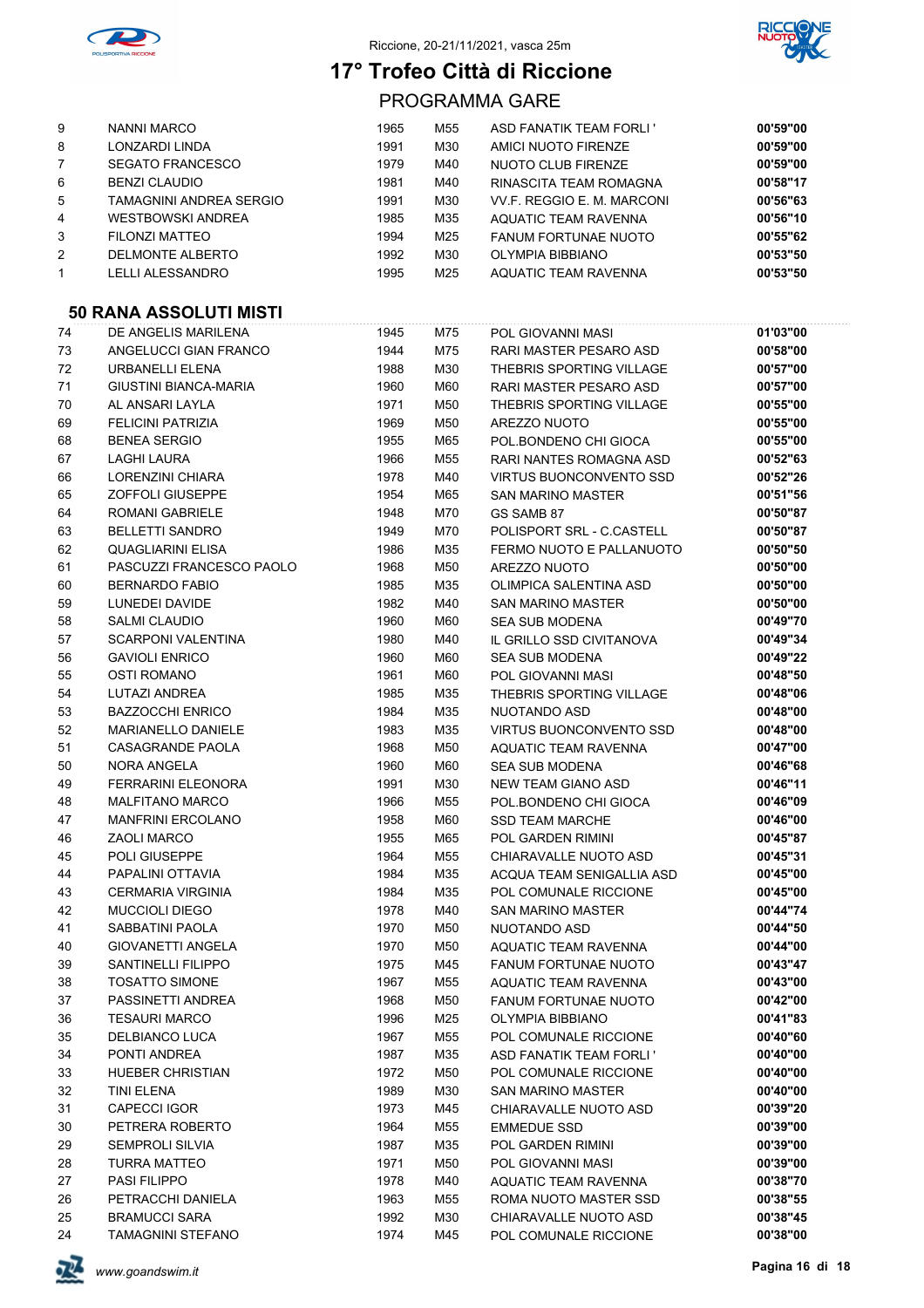



PROGRAMMA GARE

| 23 | <b>D'ANGELO LUCA</b>        | 1992 | M30 | NUOTANDO ASD                  | 00'38"00 |
|----|-----------------------------|------|-----|-------------------------------|----------|
| 22 | CHIARELLO FABIO             | 1964 | M55 | NUOTO CLUB FIRENZE            | 00'38"00 |
| 21 | DE CRISTOFARO MARCO         | 1974 | M45 | <b>FLAMINIO SPORTING CLUB</b> | 00'37"20 |
| 20 | <b>GUERRIERI ALESSANDRO</b> | 1980 | M40 | <b>SAN MARINO MASTER</b>      | 00'37"00 |
| 19 | <b>NOLI FEDERIGO</b>        | 1989 | M30 | CENTRO NUOTO BASTIA ASD       | 00'37"00 |
| 18 | <b>CONTI FEDERICO</b>       | 1988 | M30 | NUOTANDO ASD                  | 00'36"00 |
| 17 | CHITI STEFANIA              | 1992 | M30 | H. SPORT SSD - FIRENZE        | 00'36"00 |
| 16 | <b>LAPPI FILIPPO</b>        | 1991 | M30 | POL GIOVANNI MASI             | 00'36"00 |
| 15 | <b>SCHIAVONI MIRKO</b>      | 1992 | M30 | CHIARAVALLE NUOTO ASD         | 00'35"21 |
| 14 | <b>FRISONI ILENIA</b>       | 1995 | M25 | POL COMUNALE RICCIONE         | 00'35"05 |
| 13 | CAMILLI MELETANI STEFANO    | 1978 | M40 | <b>FANUM FORTUNAE NUOTO</b>   | 00'35"00 |
| 12 | LICCI ALBERTO               | 1975 | M45 | FERMO NUOTO E PALLANUOTO      | 00'34"88 |
| 11 | ERCOLANI GIACOMO            | 1981 | M40 | <b>SAN MARINO MASTER</b>      | 00'34"35 |
| 10 | <b>ZOLI DAVIDE</b>          | 1985 | M35 | NUOTANDO ASD                  | 00'34"00 |
| 9  | ALBRIGO DAVIDE              | 1972 | M50 | CENTRO NUOTO BASTIA ASD       | 00'33"90 |
| 8  | SEVERI ALESSANDRO           | 1993 | M25 | <b>FANUM FORTUNAE NUOTO</b>   | 00'33"80 |
| 7  | PARASECOLI JACOPO           | 1996 | M25 | CHIARAVALLE NUOTO ASD         | 00'33"10 |
| 6  | PATITI ANDREA               | 1994 | M25 | CENTRO NUOTO BASTIA ASD       | 00'33"05 |
| 5  | <b>BUSIGNANI MASSIMO</b>    | 1968 | M50 | <b>IMOLANUOTO</b>             | 00'33"00 |
| 4  | <b>VERLICCHI MAURO</b>      | 1971 | M50 | <b>AQUATIC TEAM RAVENNA</b>   | 00'33"00 |
| 3  | <b>IMPERIALI GIANLUCA</b>   | 1977 | M45 | CENTRO NUOTO BASTIA ASD       | 00'33"00 |
| 2  | LACCHINI ALESSANDRO         | 1989 | M30 | AMICI NUOTO FIRENZE           | 00'31"90 |
| 1  | <b>DOMENICHINI DAVIDE</b>   | 1988 | M30 | AMICI NUOTO FIRENZE           | 00'30"00 |
|    |                             |      |     |                               |          |

### **200 DORSO ASSOLUTI MISTI**

| 26 | DA SILVA MARISE           | 1962 | M60 | <b>POL GARDEN RIMINI</b>    | 04'24"32 |
|----|---------------------------|------|-----|-----------------------------|----------|
| 25 | CARACCIOLO ALESSANDRA     | 1977 | M45 | THEBRIS SPORTING VILLAGE    | 04'06"65 |
| 24 | <b>CALERI ERMETE</b>      | 1955 | M65 | <b>POL GARDEN RIMINI</b>    | 03'58"48 |
| 23 | <b>MARTIGNANI ALBERTO</b> | 1961 | M60 | CSI NUOTO OBER FERRARI      | 03'45"00 |
| 22 | <b>MANARDI LORENZO</b>    | 1996 | M25 | FERMO NUOTO E PALLANUOTO    | 03'43"63 |
| 21 | <b>DEL PAPA SAMUELE</b>   | 1989 | M30 | FERMO NUOTO E PALLANUOTO    | 03'43"63 |
| 20 | <b>COLAVITTO MARCELLO</b> | 1968 | M50 | <b>ICOS SPORTING CLUB</b>   | 03'35"00 |
| 19 | <b>BELLINELLO GAETANO</b> | 1966 | M55 | ROVIGO NUOTO                | 03'34"75 |
| 18 | <b>TESI LUCA</b>          | 1961 | M60 | NUOTO CLUB FIRENZE          | 03'20"00 |
| 17 | <b>BERGONZINI SARA</b>    | 1979 | M40 | POL BONDENO CHI GIOCA       | 03'10"09 |
| 16 | <b>GIROLAMI ALBERTO</b>   | 1959 | M60 | A.B. TEAM ASD               | 03'10"00 |
| 15 | ROSSINI MARCO GIANCARLO   | 1976 | M45 | <b>SAN MARINO MASTER</b>    | 03'00"00 |
| 14 | <b>BALBONI IRENE</b>      | 1996 | M25 | CENTRO NUOTO COPPARO        | 02'52"00 |
| 13 | <b>GALLONI UMBERTO</b>    | 1967 | M55 | <b>SAN MARINO MASTER</b>    | 02'49"93 |
| 12 | POMPIGNA FEDERICO         | 1996 | M25 | POL. NUOTO MONTEFELTRO      | 02'45"00 |
| 11 | <b>GERI MATTEO</b>        | 1977 | M45 | NUOTO CLUB FIRENZE          | 02'35"00 |
| 10 | PANTALEI ANDREA           | 1968 | M50 | A.B. TEAM ASD               | 02'34"27 |
| 9  | CIPRESSO GIANFRANCO       | 1965 | M55 | CIRCOLO CANOTTIERI ANIENE   | 02'32"00 |
| 8  | CACCIATORE ALESSANDRO     | 1981 | M40 | NUOTO CLUB FIRENZE          | 02'32"00 |
| 7  | PAROCCHI SILVIA           | 1966 | M55 | <b>MOLINELLA NUOTO ASD</b>  | 02'31"86 |
| 6  | COCCO FILIPPO             | 1988 | M30 | POL COMUNALE RICCIONE       | 02'28"00 |
| 5  | COLOMBI MASSIMILIANO      | 1983 | M35 | <b>IMOLANUOTO</b>           | 02'26"48 |
| 4  | <b>FANTONI CLAUDIO</b>    | 1986 | M35 | <b>FIRENZE NUOTA MASTER</b> | 02'22"00 |
| 3  | LOCOCCIOLO RAFFAELE       | 1972 | M50 | NUOTO MASTER BRESCIA ASD    | 02'17"00 |
| 2  | <b>RICCI MARCO</b>        | 1989 | M30 | <b>FANUM FORTUNAE NUOTO</b> | 02'16"86 |
| 1  | <b>TERSAR MAURIZIO</b>    | 1976 | M45 | NUOTO MASTER BRESCIA ASD    | 02'12"00 |
|    |                           |      |     |                             |          |

| 30 | TASSINARI EROS           | 1944 | M75 | <b>POL GARDEN RIMINI</b>  | 38'52"58 |
|----|--------------------------|------|-----|---------------------------|----------|
| 29 | <b>BRIAMO GIANFRANCO</b> | 1953 | M65 | <b>POL GARDEN RIMINI</b>  | 36'36"76 |
| 28 | <b>BILOTTA GIUSEPPE</b>  | 1936 | M85 | CENTRO NUOTO BASTIA ASD   | 29'50"03 |
| 27 | <b>GIUSTINI LAURA</b>    | 1966 | M55 | RARI MASTER PESARO ASD    | 26'00"00 |
| 26 | <b>LELLI MARCO</b>       | 1972 | M50 | AMICI NUOTO FIRENZE       | 26'00"00 |
| 25 | <b>FOLINI FRANCESCO</b>  | 1993 | M25 | AMICI NUOTO FIRENZE       | 26'00"00 |
| 24 | <b>LENZI ENRICO</b>      | 1969 | M50 | AMICI NUOTO FIRENZE       | 26'00"00 |
| 23 | CARAPELLUCCI CHIARA      | 1976 | M45 | CIRCOLO CANOTTIERI ANIENE | 24'30"30 |
| 22 | CIANCIOSI LUCIO          | 1957 | M65 | FIRENZE NUOTA MASTER      | 24'00"00 |